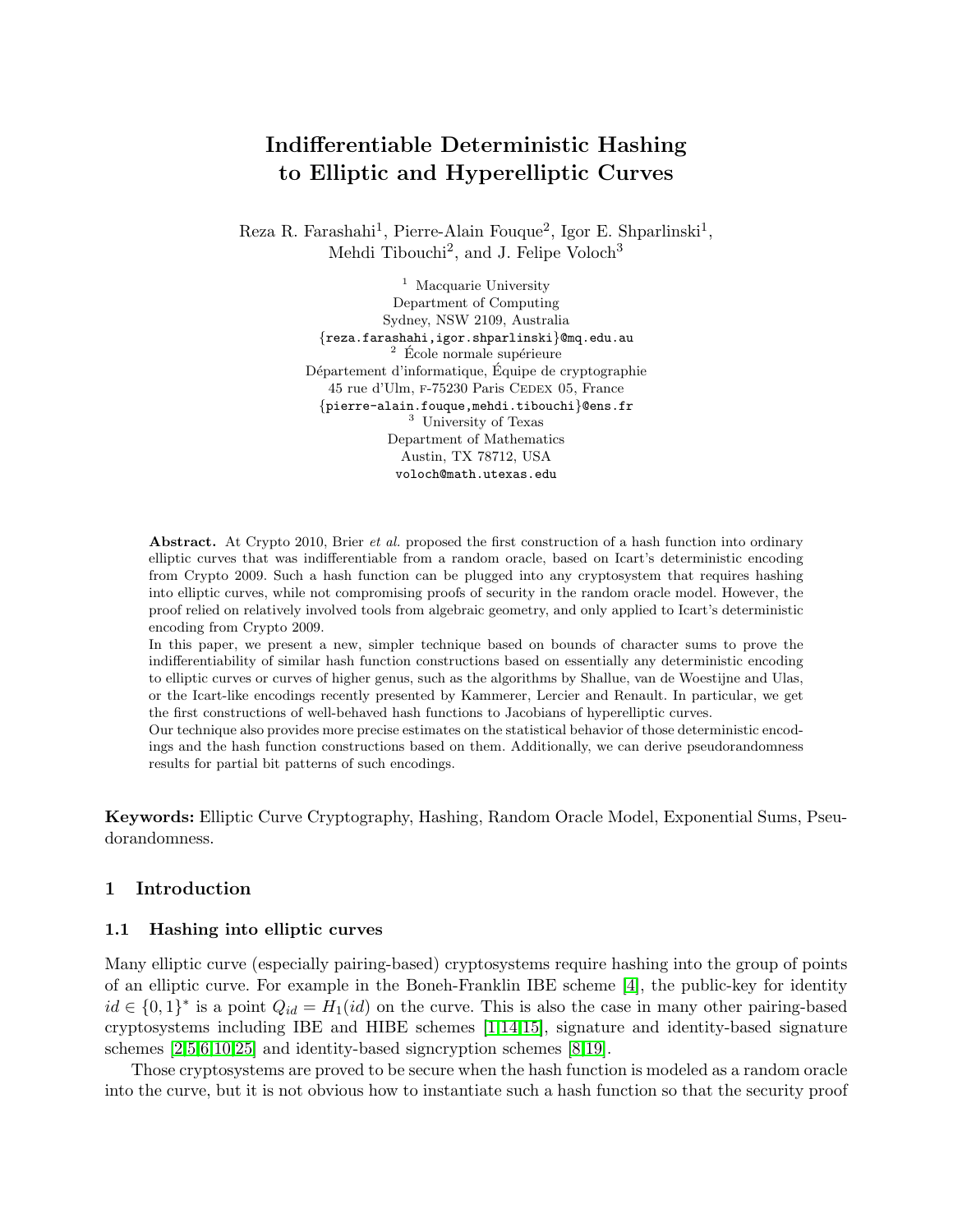can go through. As discussed in by Brier *et al.* [\[9\]](#page-16-6), simple constructions that are easily distinguished from a random oracle are sufficient in some cases, owing to random self-reducibility properties of the underlying problems, but it is generally desirable to have proper hash functions that can be plugged into any cryptosystem that requires hashing into elliptic curves while not compromising proofs of security in the random oracle model.

The first example of such a hash function construction is due to Boneh and Franklin [\[4\]](#page-16-0). They use a particular supersingular elliptic curve  $E$  endowed with a one-to-one mapping f from the base field  $\mathbb{F}_p$  to  $E(\mathbb{F}_p)$ , and define their hash function as  $H(m) = f(h(m))$ , where h is a classical hash function from  $\{0,1\}^*$  to  $\mathbb{F}_p$ . They are able to prove that their IBE scheme remains secure when h is seen as a random oracle into  $\mathbb{F}_p$  (they don't have to assume that H itself is a random oracle into  $E(\mathbb{F}_p)$ ).

In situations where shorter key sizes or asymmetric pairings are preferred, however, one wants to use ordinary elliptic curves, so the Boneh-Franklin construction does not apply. Two constructions for that case have been given by Brier *et al.* [\[9\]](#page-16-6). The main construction is valid for any ordinary elliptic curve E over a field  $\mathbb{F}_q$  such that  $q \equiv 2 \pmod{3}$ , and takes the form:

$$
H(m) = f(h_1(m)) + f(h_2(m)),
$$

where  $h_1, h_2$  are regarded as independent random oracles with values in  $\mathbb{F}_q$ , and f is Icart's encoding into  $E$ , described in [\[16\]](#page-17-5). This construction is quite efficient, but the proof requires rather technical tools from algebraic geometry, and uses many particular properties of Icart's function, which makes it difficult to adapt to other encodings or different settings. The alternate construction:

$$
H(m) = f(h_1(m)) + h_2(m)G
$$

with G a generator of the group of points, can use a wider range of encoding functions  $f$  instead of just Icart's encoding, but is significantly less efficient (typically five times slower). Furthermore, neither construction generalizes in a natural way to hyperelliptic curves.

## 1.2 Deterministic encodings

For hashing into an ordinary elliptic curve, the classical approach is inherently probabilistic: one can first compute an integer hash value  $h(m)$  and add a short counter to get  $x = 0^{\log k} || h(m)$ . If x is the abscissa of a point on the elliptic curve  $y^2 = x^3 + ax + b$ , this gives the desired point; otherwise, one increments the counter and tries again. Each step succeeds with probability about  $1/2$ , so if k is the security parameter,  $k$  steps are heuristically enough to construct a point except with negligible probability.

However, the length of the hash computation depends on the message  $m$ , which can lead to sidechannel attacks  $[7]$ , unless all k steps are run for all messages, and Legendre symbols and square roots are computed in constant time, in which case computational cost becomes prohibitive. More importantly for pairing-based cryptography, it is difficult to assess the security of a scheme in which such a "probabilistic" hash function is used, even when the underlying integer hash function h is considered ideal.

Therefore, it has been desirable to devise point construction algorithms on elliptic and hyperelliptic curves that are more robust and easier to analyze.

The first algorithm to generate elliptic curve points in deterministic polynomial time has been given by Shallue and van de Woestijne [\[22\]](#page-17-6), and later simplified and extended to hyperelliptic curves by Ulas in [\[23\]](#page-17-7). Icart's [\[16\]](#page-17-5) sparked renewed interest in such algorithms, and several new ones have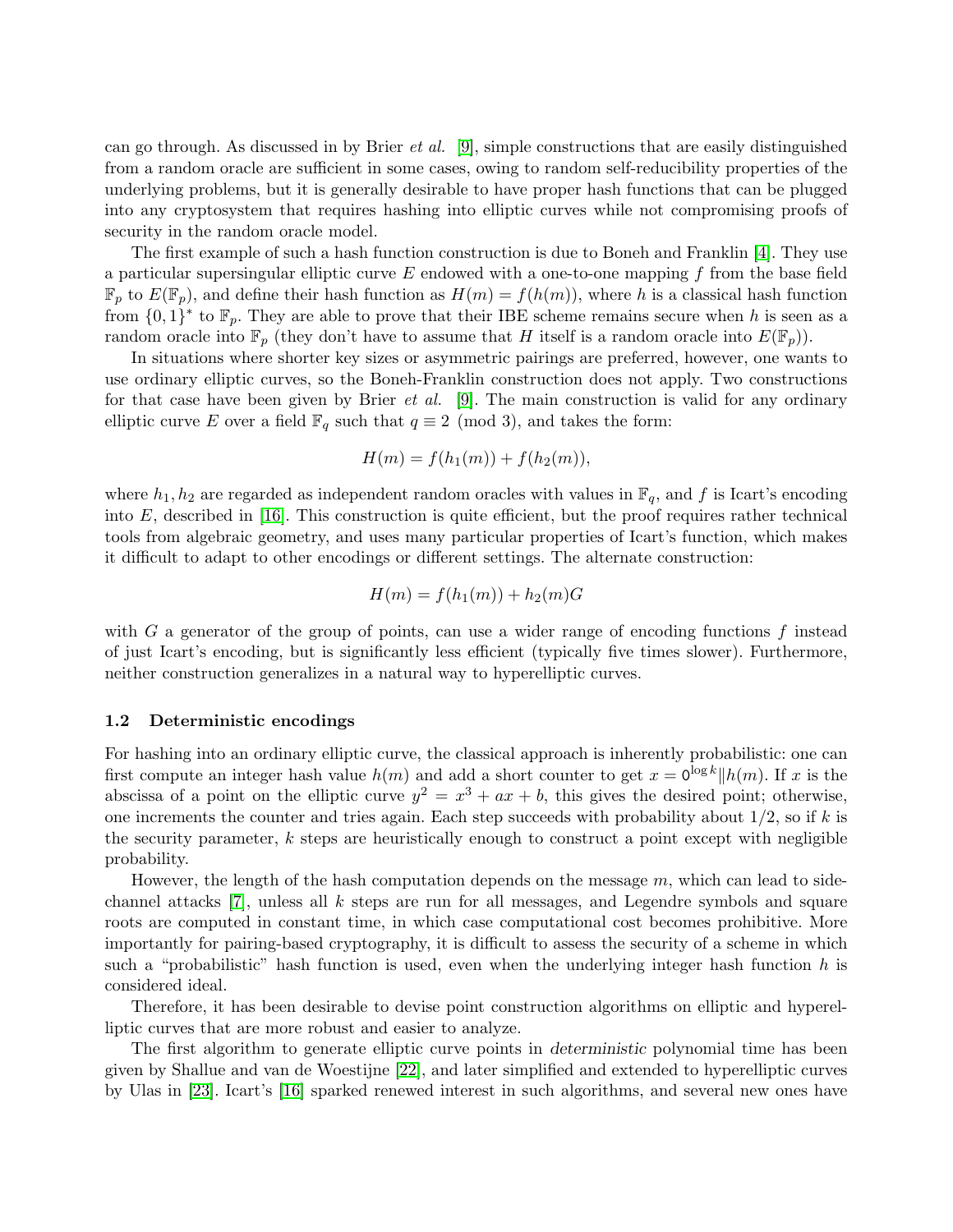been presented recently [\[9](#page-16-6)[,17\]](#page-17-8) both for elliptic and hyperelliptic curves. See §[2.1](#page-3-0) for a run-down of published encodings.

Techniques are known to establish a number of properties of these encodings, such as the size of their image into the curve  $[12,13]$  $[12,13]$ . If f is such an encoding function to an elliptic curve, the methods of [\[9\]](#page-16-6) can also establish that

$$
H(m) = f(h_1(m)) + h_2(m)G
$$

is a well-behaved hash function (in the sense alluded to in the previous section). However, the more efficient construction from [\[9\]](#page-16-6):

$$
H(m) = f(h_1(m)) + f(h_2(m))
$$

is only shown to be well-behaved when f is Icart's function.

# 1.3 Our contributions

We introduce a new approach to deal with hash function constructions of the more general form:

$$
H(m) = f(h_1(m)) + \cdots + f(h_s(m))
$$

when  $f$  is any of the known deterministic encodings. We can show in particular that this construction is well-behaved (indifferentiable from a random oracle, in the random oracle model for the  $\mathbb{F}_q$ -valued functions  $h_i$ ) as soon as s is greater than the genus of the target curve (that is,  $s \geq 2$  for elliptic curves,  $s \geq 3$  for genus 2 curves, etc.). We recover the results from Brier *et al.* [\[9\]](#page-16-6) about Icart's function as a special case with sharper bounds than in the original paper, and extend them to all known deterministic encodings, including new encodings to hyperelliptic curves.

For that purpose, we introduce the notion of *well-distributed encoding*, based on a new type of character sums associated with characters of the groups of points of the Jacobians of the target curves. We show that these sums can be estimated using classical results of Weil [\[24\]](#page-17-11) and Bombieri [\[3\]](#page-16-8), and combine these estimates with standard number theoretic technique in order to get explicit regularity results for functions of the form  $(u_1, \ldots, u_s) \mapsto f(u_1) + \cdots + f(u_s)$ .

As a side contribution, we also investigate the pseudorandomness properties of sequences of bits extracted from these encoding functions. For example, while it is easy to distinguish the x-coordinate of a point constructed using Icart's function from the x-coordinate of a random point on the same curve over  $\mathbb{F}_p$ , it is not possible to construct a distinguisher when we are only given the top  $(1/2 \varepsilon$ ) log p bits of x, where throughout this paper log z means the base 2 logarithm of z.

## 1.4 Organization of the paper

The paper is organized as follows:

- section [2](#page-3-1) is a summary of material from previous works, including a run-down of currently known deterministic encodings, and a review of relevant notions and results from Brier *et al.* [\[9\]](#page-16-6);
- $-$  in section [3,](#page-4-0) we introduce the notion of *well-distributed encoding*, and show how it can be used to derive regularity results formally (Theorem [1](#page-5-0) and Theorem [2\)](#page-6-0);
- section [4](#page-7-0) is more technical in nature and the details are not essential for applications: some machinery is introduced with the purpose of establishing Theorem [3,](#page-8-0) a convenient tool for proving well-distributedness;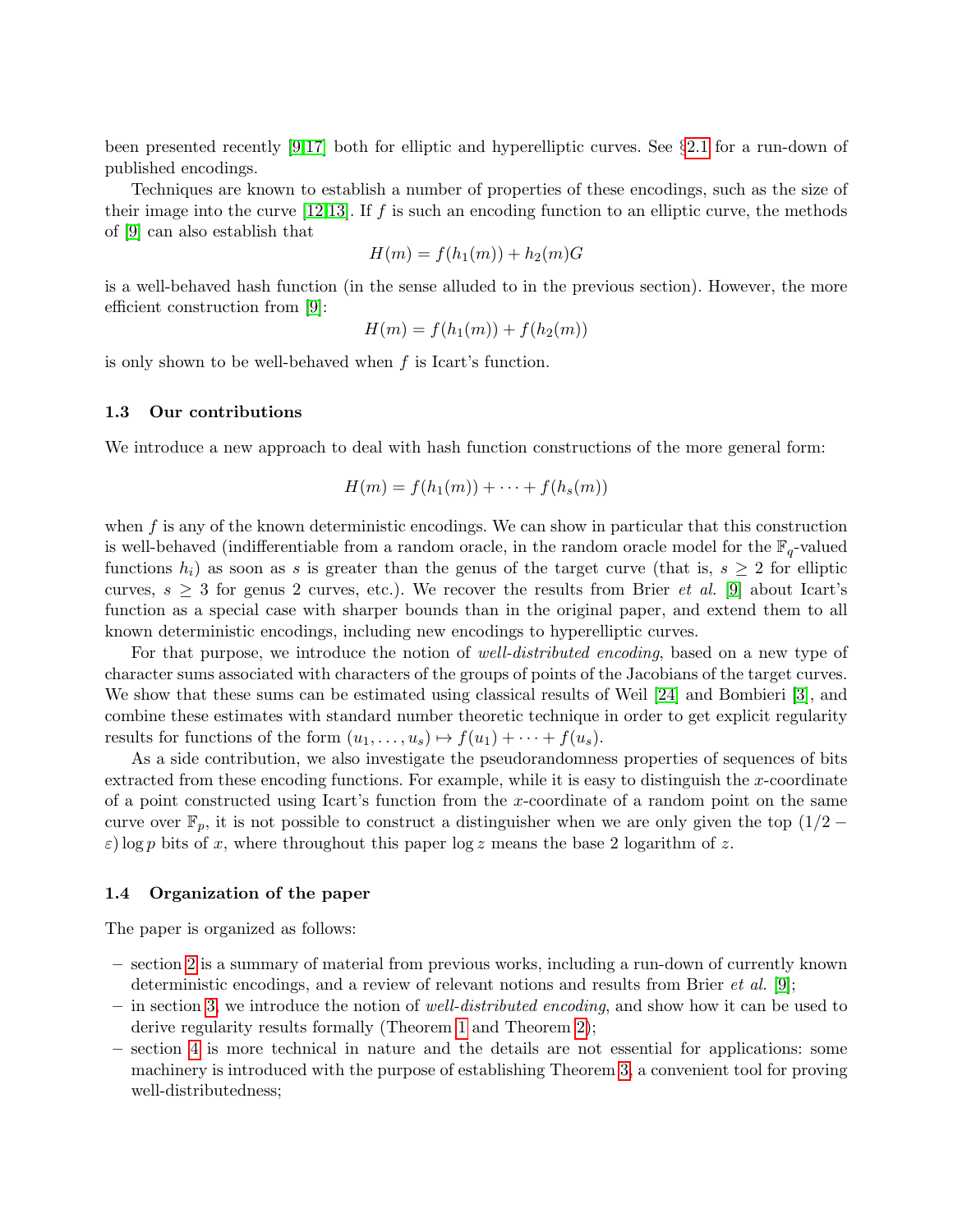- in section [5,](#page-8-1) we pick three illuminating examples of deterministic encodings to elliptic and hyperelliptic curves, prove that they are well-distributed, and deduce from our general results that they give rise to well-behaved hash functions. In particular, we give the first hash function constructions for curves of genus 2;
- finally, section [6](#page-15-0) is devoted to the separate problem of studying the uniformity of bit substrings from a deterministic encoding.

# <span id="page-3-1"></span>2 Previous Work

# <span id="page-3-0"></span>2.1 Deterministic encodings: a roundup

Table [1](#page-3-2) lists known deterministic encodings to ordinary elliptic curves and hyperelliptic curves. They fit in two families:

- SWU-like encodings, similar to those proposed by Shallue and van de Woestijne in [\[22\]](#page-17-6). They are based on the construction of explicit rational curves on a surface associated to the target curve.
- Icart-like encodings, similar to Icart's function [\[16\]](#page-17-5). They are obtained by writing down a root of the curve equation using radicals of degrees prime to the order of the multiplicative group. This is only possible if the curve equation is solvable.

The techniques presented in this paper make it possible to construct well-behaved hash functions from any of these encodings. We work out some examples in detail in §[5.](#page-8-1)

|            | char.                                                                                                  | curve equation                                | genus          | encoding                                  | condition             |  |
|------------|--------------------------------------------------------------------------------------------------------|-----------------------------------------------|----------------|-------------------------------------------|-----------------------|--|
|            |                                                                                                        | $y^2 = x^3 + ax + b$                          | 1              | SW [22]                                   |                       |  |
|            | $\begin{array}{c}\n\stackrel{\text{ge}}{111} \neq 2,3 \\ \hline\n\stackrel{\text{ge}}{2}\n\end{array}$ |                                               |                | Simp. SWU [9, $\S7   q \equiv 3 \pmod{4}$ |                       |  |
|            |                                                                                                        | $y^2 = x^{2g+1} + ax + b$                     | $\mathfrak{g}$ | Ulas $[23]$                               |                       |  |
|            |                                                                                                        | $y^2 + xy = x^3 + ax^2 + b$                   | 1              | SW [22]                                   |                       |  |
|            | 3                                                                                                      | $y^2 + xy = x^3 + ax^2 + b$                   |                | Brier et al. $[9, §8]$                    |                       |  |
|            |                                                                                                        | $y^2 = x^3 + ax + b$                          | 1              | Icart [16, $\S$ 2]                        |                       |  |
|            |                                                                                                        | $x^3 = (1 - b^2 - ay - y^2)(3x + 2)$          |                | KLR [17, §3.1]                            | $q \equiv 2 \pmod{3}$ |  |
|            |                                                                                                        | $\neq 2, 3 x^3 + (y + c)(3x + 2a + 2b/y) = 0$ | $\overline{2}$ | KLR [17, §3.2]                            |                       |  |
| Icart-like |                                                                                                        | $y^2 = x^{2d} + x^d + a$                      | $d-1$          | KLR [17, §4.1]                            | $(d, q - 1) = 1$      |  |
|            |                                                                                                        | $y^2 = p_{a,b}^{(d)}(x)$                      | $d-1$          | KLR [17, §4.2]                            | $(d, q - 1) = 1$      |  |
|            | $\mathcal{D}$                                                                                          | $y^2 + y = p_{a,b}^{(d)}(x)$                  | $\mathcal{D}$  |                                           | $q \equiv 2 \pmod{3}$ |  |
|            |                                                                                                        | $y^2 + xy = x^3 + ax^2 + b$                   | 1              | Icart [16, App. A] $ q \equiv 2 \pmod{3}$ |                       |  |

<span id="page-3-2"></span>Table 1. Known deterministic encodings to ordinary elliptic curves and hyperelliptic curves. Some minor variants are omitted.

# 2.2 Admissible encodings and indifferentiability

Brier *et al.* [\[9\]](#page-16-6) use Maurer's indifferentiabily framework [\[20\]](#page-17-12) to analyze the conditions under which their hash function constructions can be plugged into a scheme that is proved secure in the random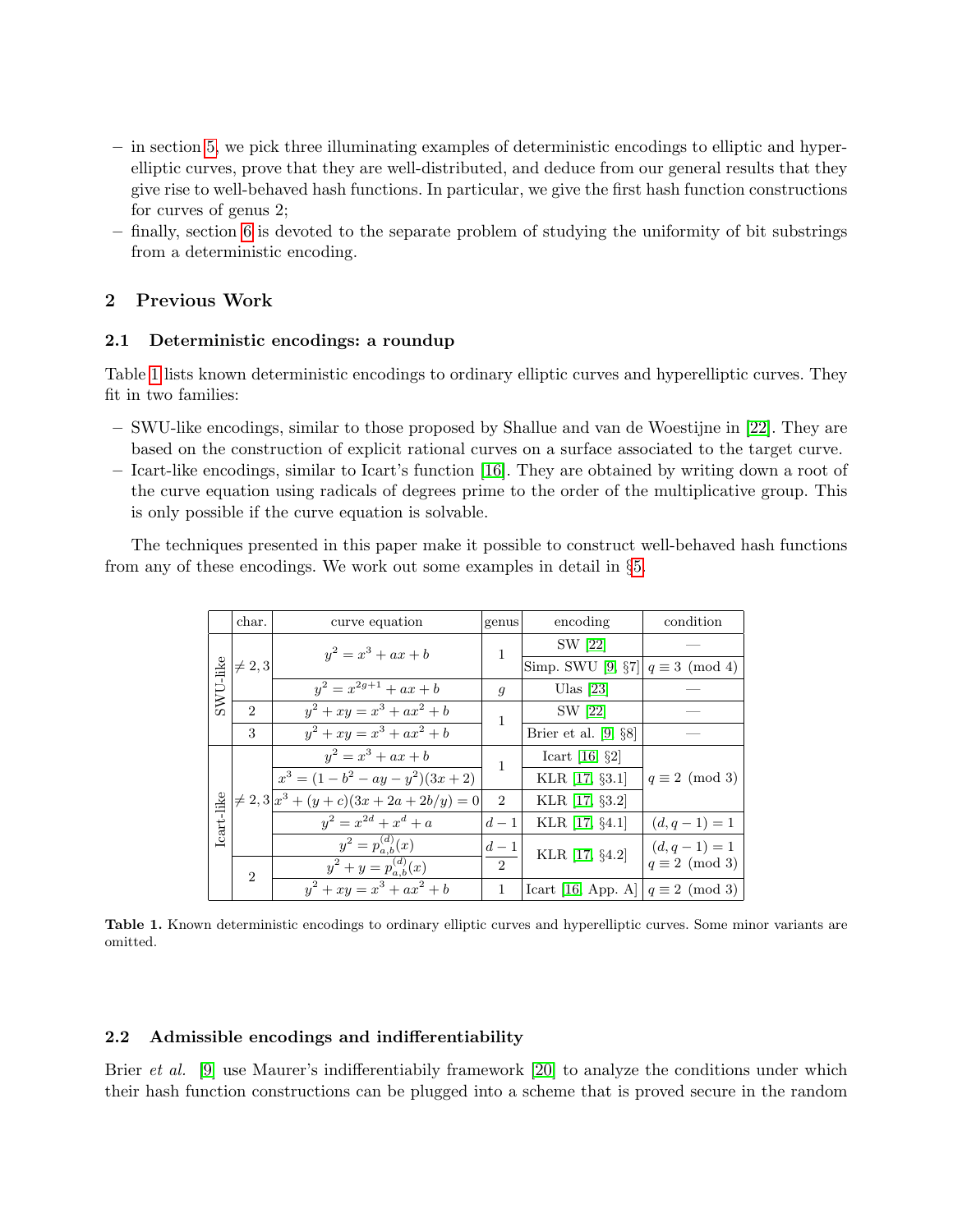oracle model in such a way that the proof of security goes through. As shown by Maurer, it suffices that the hash function construction be indifferentiable from a random oracle.

Then, Brier *et al.* [\[9\]](#page-16-6) establish a sufficient condition for a hash function construction into an elliptic curve  $E$  to be indifferentiable from a random oracle. It applies to hash functions of the form:

$$
H(m) = F(h(m)),
$$

where  $F: S \to E(\mathbb{F}_q)$  is a deterministic encoding, and h is seen as a random oracle to S. Assuming that h is a random oracle, the construction is indifferentiable whenever  $F$  is an *admissible encoding* into  $E(\mathbb{F}_q)$ , in the following sense.

A function  $F : S \to R$  between finite sets is an  $\varepsilon$ -admissible encoding if it satisfies the following properties:

- 1. Computable:  $F$  is computable in deterministic polynomial time.
- 2. Regular: for s uniformly distributed in S, the distribution of  $F(s)$  is  $\varepsilon$ -statistically indistinguishable from the uniform distribution in R.
- 3. Samplable: there is an efficient randomized algorithm I such that for any  $r \in R$ ,  $\mathcal{I}(r)$  induces a distribution that is  $\varepsilon$ -statistically indistinguishable from the uniform distribution in  $F^{-1}(r)$ .

F is an admissible encoding if  $\varepsilon$  is a negligible function of the security parameter.

This definition is motivated by the result of [\[9,](#page-16-6) Theorem 1] which asserts that if  $F : S \to R$  be an admissible encoding then the construction  $H(m) = F(h(m))$  is indifferentiable from a random oracle, in the random oracle model for  $h: \{0,1\}^* \to S$ .

# <span id="page-4-0"></span>3 Well-Distributed Encodings

## 3.1 Character sums

Consider an encoding f into a curve X, and let J denote the Jacobian of X. Assume that X has an  $\mathbb{F}_q$ -rational point O, so that we can fix an embedding  $X \to J$  (sending a point P to the degree 0 divisor  $(P) - (O)$ ). Regularity properties of functions  $f^{\otimes s}$  of the form:

$$
f^{\otimes s} \colon (\mathbb{F}_q)^s \to J(\mathbb{F}_q)
$$
  

$$
(u_1, \dots, u_s) \mapsto f(u_1) + \dots + f(u_s)
$$

can be derived formally from the behavior of f with respect to characters of  $J(\mathbb{F}_q)$ . More precisely, introduce the character sums

<span id="page-4-3"></span>
$$
S_f(\chi) = \sum_{u \in \mathbb{F}_q} \chi(f(u)),\tag{1}
$$

where  $\chi$  is any character of the abelian group  $J(\mathbb{F}_q)$ . We say that f is well-distributed if we have good bounds on the magnitude of  $S_f(\chi)$  for nontrivial characters  $\chi$ .

**Definition 1.** Let X be a smooth projective curve over a finite field  $\mathbb{F}_q$ , J its Jacobian, f a function  $\mathbb{F}_q \to X(\mathbb{F}_q)$  and B a positive constant. We say that f is B-well-distributed if for any nontrivial character  $\chi$  of  $J(\mathbb{F}_q)$ , the following holds:

<span id="page-4-2"></span>
$$
|S_f(\chi)| \le B\sqrt{q}.\tag{2}
$$

We say that f is well-distributed if it is B-well-distributed for some B bounded independently of the security parameter.<sup>[4](#page-4-1)</sup>

<span id="page-4-1"></span><sup>&</sup>lt;sup>4</sup> Which only makes sense if we are implicitly looking at a family of functions  $f_k : \mathbb{F}_{q_k} \to X_k(\mathbb{F}_{q_k})$  instead of just one function, of course.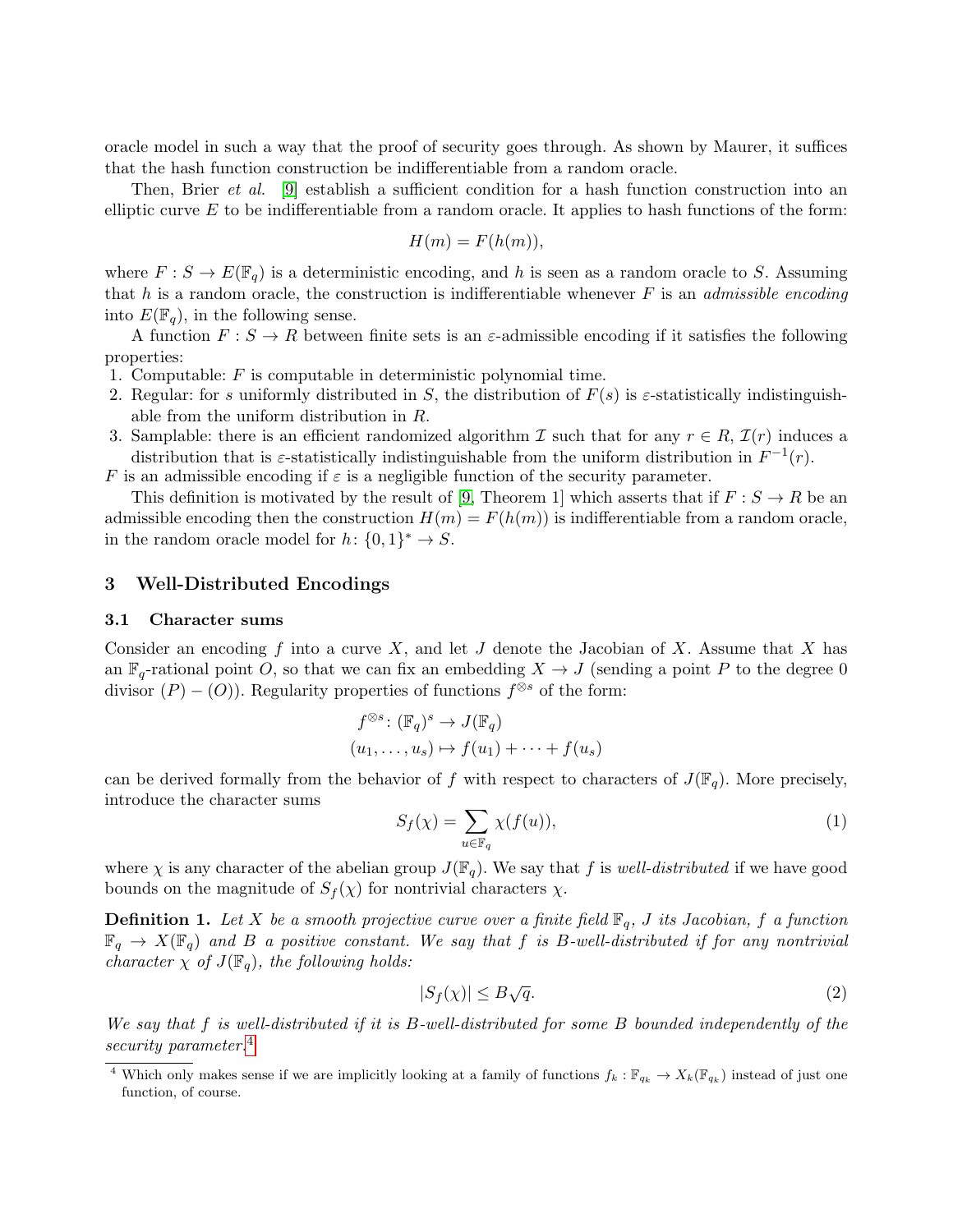As we show in §[5,](#page-8-1) essentially all known deterministic encoding functions into elliptic and hyper-elliptic curves satisfy [\(2\)](#page-4-2) and we can thus establish results on the regularity of  $f^{\otimes s}$  for any such encoding similar to those that Brier *et al.* [\[9\]](#page-16-6) have obtained for  $f^{\otimes 2}$  when f is Icart's function.

#### <span id="page-5-1"></span>3.2 Collision probability

Besides character sums our estimates also depend on the number of solution  $W_f$  to the equation  $f(u) = f(v)$  where  $u, v \in \mathbb{F}_q$ . We note that

$$
\rho_f = W_f/q^2
$$

is the probability of a collision. For all functions considered in this paper we have abound of the type

$$
\rho_f \le \frac{A_0}{q} + \frac{B_0}{q^2} \tag{3}
$$

with some explicit constants  $A_0$  and  $B_0$  (different for each function f).

## 3.3 Distribution of image sums

<span id="page-5-0"></span>Hence we immediately obtain the following result.

**Theorem 1.** If  $f : \mathbb{F}_q \to X(\mathbb{F}_q)$  is a B-well-distributed encoding into a curve X, then for all  $D \in$  $J(\mathbb{F}_q)$ , we have:

$$
\left|\frac{N_s(D)}{q^s}-\frac{1}{\#J(\mathbb{F}_q)}\right|\leq \frac{B^{s-2}}{q^{s/2-1}}\left(\rho_f-\frac{1}{\#J(\mathbb{F}_q)}\right).
$$

*Proof.* Fix a positive integer s, and consider for any element  $D \in J(\mathbb{F}_q)$  the number of tuples  $(u_1, ..., u_s)$  such that  $D = f(u_1) + ... + f(u_s)$ :

$$
N_s(D) = #\{(u_1, \ldots, u_s) \in (\mathbb{F}_q)^s \mid D = f(u_1) + \cdots + f(u_s)\}
$$

 $N_s(D)$  can be expressed in terms of character sums:

$$
N_s(D) = \sum_{u_1, ..., u_s \in \mathbb{F}_q} \frac{1}{\#J(\mathbb{F}_q)} \sum_{\chi} \chi(f(u_1) + \dots + f(u_s) - D)
$$
  
= 
$$
\sum_{\chi} \frac{\chi(-D)}{\#J(\mathbb{F}_q)} \sum_{u_1, ..., u_s \in \mathbb{F}_q} \chi(f(u_1) + \dots + f(u_s)) = \sum_{\chi} \frac{\chi(-D)}{\#J(\mathbb{F}_q)} (S_f(\chi))^s,
$$

where the summation is over all characters of  $J(\mathbb{F}_q)$ . Putting aside the contribution of the trivial character  $\chi_0$ , we get:

$$
N_s(D) - \frac{q^s}{\#J(\mathbb{F}_q)} = \frac{1}{\#J(\mathbb{F}_q)} \sum_{\chi \neq \chi_0} \chi(-D) \left(S_f(\chi)\right)^s.
$$

Similarly, for  $W_f$ , defined in Section [3.2,](#page-5-1) we get

<span id="page-5-2"></span>
$$
W_f - \frac{q^2}{\#J(\mathbb{F}_q)} = \frac{1}{\#J(\mathbb{F}_q)} \sum_{\chi \neq \chi_0} S_f(\chi) S_f(\overline{\chi}) = \frac{1}{\#J(\mathbb{F}_q)} \sum_{\chi \neq \chi_0} |S_f(\chi)|^2,
$$
 (4)

from which we the result follows immediately.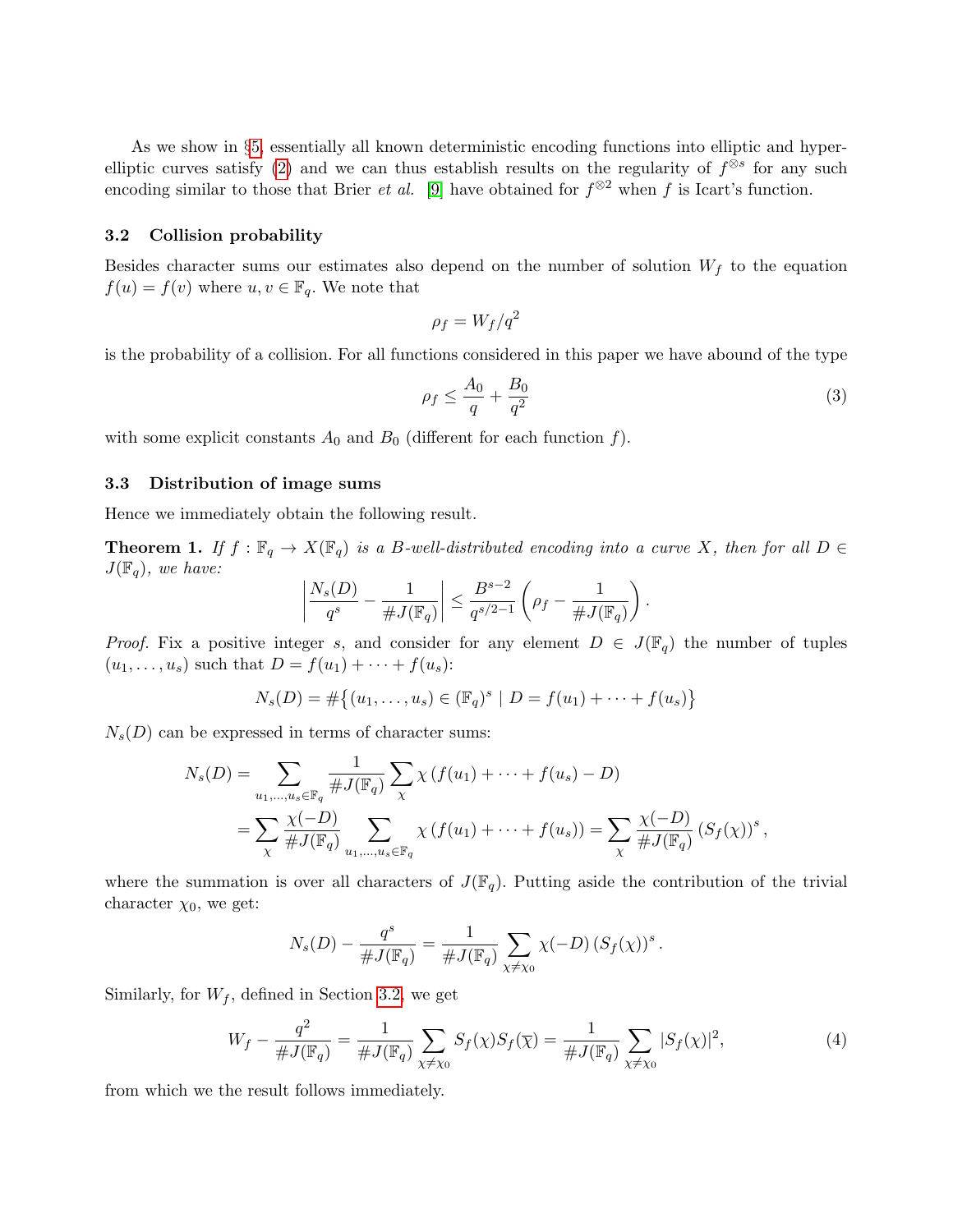We see from [\(4\)](#page-5-2) that

<span id="page-6-2"></span>
$$
\rho_f - \frac{1}{\#J(\mathbb{F}_q)} \le \frac{B^2}{q}.\tag{5}
$$

<span id="page-6-1"></span>Therefore we have:

Corollary 1. If  $f : \mathbb{F}_q \to X(\mathbb{F}_q)$  is a B-well-distributed encoding into a curve X, then for all  $D \in J(\mathbb{F}_q)$ , we have:

$$
\left|\frac{N_s(D)}{q^s}-\frac{1}{\#J(\mathbb{F}_q)}\right|<\frac{B^s}{q^{s/2}}.
$$

Suppose that X is of genus  $g_X$ . Then  $\#J(\mathbb{F}_q) = q^{g_X} + O(q^{g_X-1})$ , so the bound of Corollary [1](#page-6-1) is negligible compared to  $1/\#J(\mathbb{F}_q)$  provided that  $s/2 > g_X$ . In other words, if f is a well-distributed encoding, then for  $s > 2g_X$ , all elements  $D \in J(\mathbb{F}_q)$  have the same number of preimages by  $f^{\otimes s}$  up to negligible deviation.

When  $f$  is Icart's function, this says that all the points of the target elliptic curve have almost the same number of preimages by  $f^{\otimes s}$  for  $s \geq 3$ . This cannot be improved to  $s = 2$ , as the analysis in [\[9\]](#page-16-6) shows that there is in fact a bounded number of points which have several times more preimages by  $f^{\otimes 2}$  than the others.

Nevertheless, Brier et al. [\[9\]](#page-16-6) could obtain their indifferentiability result by bounding the statistical distance between the distribution defined by  $f^{\otimes 2}$  and the uniform distribution. We can establish a general result of this type for well-distributed encodings.

<span id="page-6-0"></span>**Theorem 2.** If  $f : \mathbb{F}_q \to X(\mathbb{F}_q)$  is a B-well-distributed encoding into a curve X, then the statistical distance between the distribution defined by  $f^{\otimes s}$  on  $J(\mathbb{F}_q)$  and the uniform distribution is bounded as:

$$
\sum_{D \in J(\mathbb{F}_q)} \left| \frac{N_s(D)}{q^s} - \frac{1}{\# J(\mathbb{F}_q)} \right| \leq \frac{B^{s-1}}{q^{(s-1)/2}} \sqrt{\rho_f \# J(\mathbb{F}_q) - 1}.
$$

Proof. We can first write the sum of squared deviations. Let

$$
V_s = \sum_{D \in J(\mathbb{F}_q)} \left| \frac{N_s(D)}{q^s} - \frac{1}{\# J(\mathbb{F}_q)} \right|^2.
$$

Then, as in the proof of Theorem [1,](#page-5-0) using [\(4\)](#page-5-2), we have:

$$
V_s = \sum_{D \in J(\mathbb{F}_q)} \frac{1}{q^{2s} \# J(\mathbb{F}_q)^2} \sum_{\chi, \eta \neq \chi_0} \chi(-D)\overline{\eta}(-D) \left(\sum_{u,v \in \mathbb{F}_q} \chi(f(u)) \overline{\eta}(f(v))\right)^s
$$
  
= 
$$
\frac{1}{q^{2s} \# J(\mathbb{F}_q)^2} \sum_{\chi, \eta \neq \chi_0} \left(\sum_{D \in J(\mathbb{F}_q)} \chi(D)\overline{\eta}(D)\right) \left(\sum_{u,v \in \mathbb{F}_q} \chi(f(u)) \overline{\eta}(f(v))\right)^s
$$
  
= 
$$
\frac{1}{q^{2s} \# J(\mathbb{F}_q)} \sum_{\chi \neq \chi_0} |S_f(\chi)|^{2s} \leq \frac{B^{2s-2}}{q^{s-1}} \left(\rho_f - \frac{1}{\# J(\mathbb{F}_q)}\right).
$$

Now applying the Cauchy-Schwarz inequality we conclude the proof.

<span id="page-6-3"></span>Recalling [\(5\)](#page-6-2) we derive

$$
\Box
$$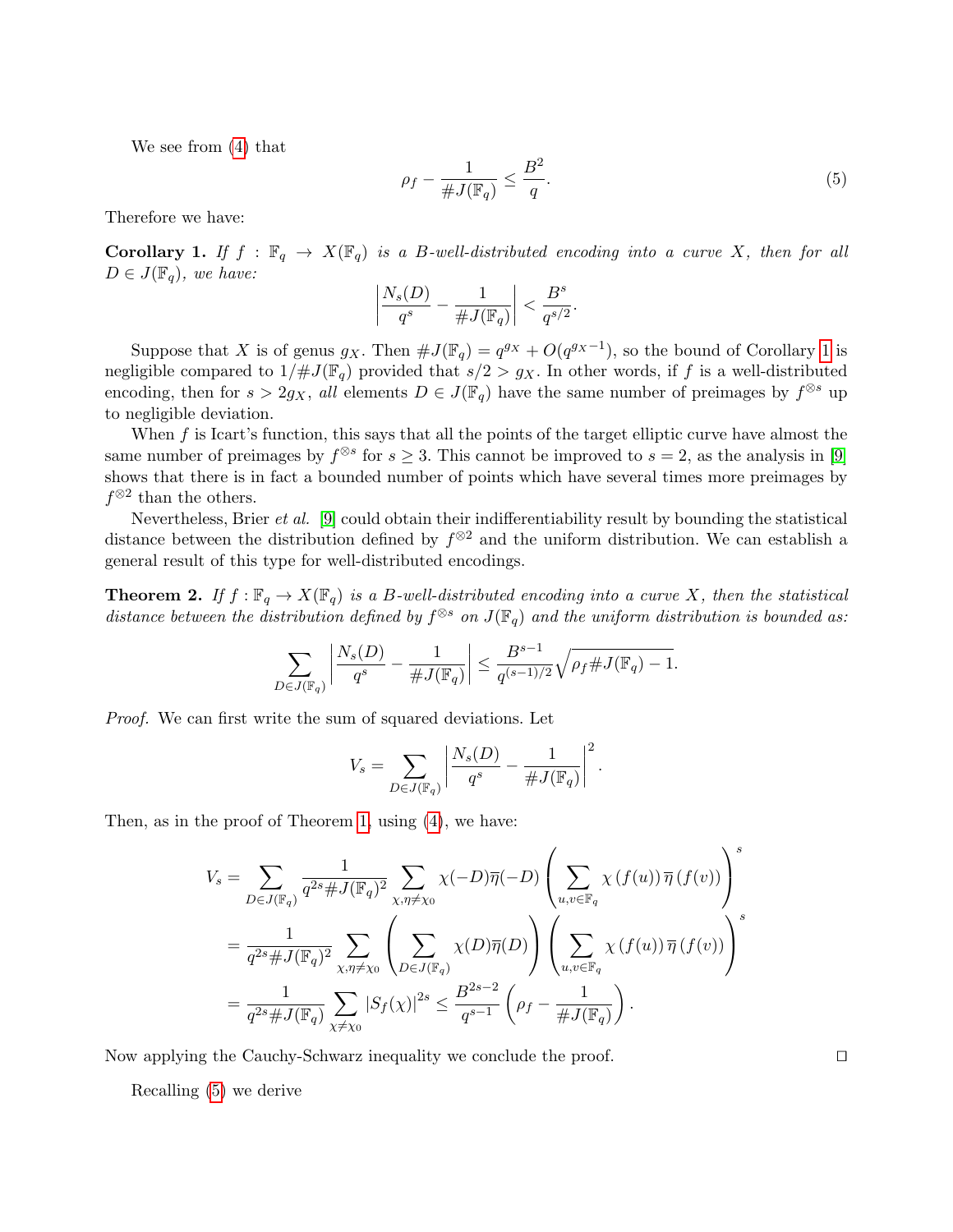**Corollary 2.** If  $f : \mathbb{F}_q \to X(\mathbb{F}_q)$  is a B-well-distributed encoding into a curve X, then the statistical distance between the distribution defined by  $f^{\otimes s}$  on  $J(\mathbb{F}_q)$  and the uniform distribution is bounded as:

$$
\sum_{D \in J(\mathbb{F}_q)} \left| \frac{N_s(D)}{q^s} - \frac{1}{\# J(\mathbb{F}_q)} \right| \leq \frac{B^s}{q^{s/2}} \sqrt{\# J(\mathbb{F}_q)}.
$$

In particular, we see from Corollary [2](#page-6-3) that if f is a well-distributed encoding, then for  $s > g_X$ , the distribution defined by  $f^{\otimes s}$  on  $J(\mathbb{F}_q)$  is statistically indistinguishable from the uniform distribution. If f is also computable and samplable (which is easily verified to be the case when f is any of the known deterministic encodings), then it is admissible. In particular, the following hash function construction:

$$
m \mapsto f(h_1(m)) + \dots + f(h_s(m)) \qquad (s = g_X + 1)
$$

is indifferentiable from a random oracle if  $h_1, \ldots, h_s$  are seen as independent random oracles into  $\mathbb{F}_q$ .

# <span id="page-7-0"></span>4 Character Sums on Curves

Let  $Y \to X$  be a morphism of curves<sup>[5](#page-7-1)</sup> over  $\mathbb{F}_q$  which is an abelian covering of group G (that is, a non-constant morphism such that the corresponding extension of function fields  $\mathbb{F}_q(Y)/\mathbb{F}_q(X)$  is abelian of group  $G$ ).

Any character of G determines, via the Artin map, a corresponding character on the group of  $\mathbb{F}_q$ -divisors on X prime to the ramification locus S of  $Y \to X$ , which extends to a multiplicative map  $\chi: \text{Div}_{\mathbb{F}_q}(X) \to \mathbb{C}$  vanishing on divisors not prime to S. Let us call such a map  $\chi$  an Artin character of X. One associates to  $\chi$  a distinguished effective divisor  $f(\chi)$  of support S called the conductor (in particular, if  $Y \to X$  is unramified,  $f(\chi) = 0$ ; the character itself is then said to be unramified).

Example 1. We consider the following examples of Artin characters.

- Let E be an elliptic curve over  $\mathbb{F}_q$ . Then any character of the abelian group  $E(\mathbb{F}_q)$  extends to an unramified Artin character of E. Indeed, if F denotes the Frobenius endomorphism of  $E$ ,  $1-F: E \to E$  is an unramified abelian covering of group  $G = E(\mathbb{F}_q)$ , and characters of G determine Artin characters of E whose restriction to  $E(\mathbb{F}_q)$  is as expected.
- More generally, let X be any curve over  $\mathbb{F}_q$  with an  $\mathbb{F}_q$ -point, and J its Jacobian. As usual, we can embed X in J using this rational point. Then any character of the group  $J(\mathbb{F}_q)$  extends to an Artin character of X. It is constructed similarly;  $1 - F : J \to J$  is again an unramified abelian covering of group  $J(\mathbb{F}_q)$  which can be pulled back to an abelian covering  $Y \to X$  of group  $J(\mathbb{F}_q)$ along the embedding  $X \to J$ .
- If  $\chi$  is an Artin character on X, and  $h : \widetilde{X} \to X$  is a non constant morphism of curves, there is a natural Artin character  $\tilde{\chi} = h^*\chi$  on  $\tilde{X}$  obtained by pulling back the abelian covering of X along  $h$ . On divisors  $\tilde{\chi}$  can be defined as  $\tilde{\chi}(D) = \chi(h, D)$ . Clearly if  $\chi$  is unramified, then  $\tilde{\chi}$  is too h. On divisors,  $\tilde{\chi}$  can be defined as  $\tilde{\chi}(D) = \chi(h_*D)$ . Clearly, if  $\chi$  is unramified, then  $\tilde{\chi}$  is too, and more generally,  $f(\tilde{\chi}) = h^* f(\chi)$ .
- Assume that q is odd. The Legendre symbol  $\left(\frac{1}{a}\right)$  $\frac{1}{q}$  on  $\mathbb{P}^1$ , which sends the point of abscissa x to 1,  $-1$ , or 0 according as whether x is a quadratic residue, a quadratic nonresidue or  $0, \infty$ , extends to the nontrivial Artin character  $\chi_2$  defined by the ramified quadratic covering  $\mathbb{P}^1 \to \mathbb{P}^1$ :  $x \mapsto x^2$ . One has  $f(\chi_2) = (0) + (\infty)$ .

<span id="page-7-1"></span><sup>&</sup>lt;sup>5</sup> In this section, "curve over k" means smooth, projective, geometrically connected curve over k.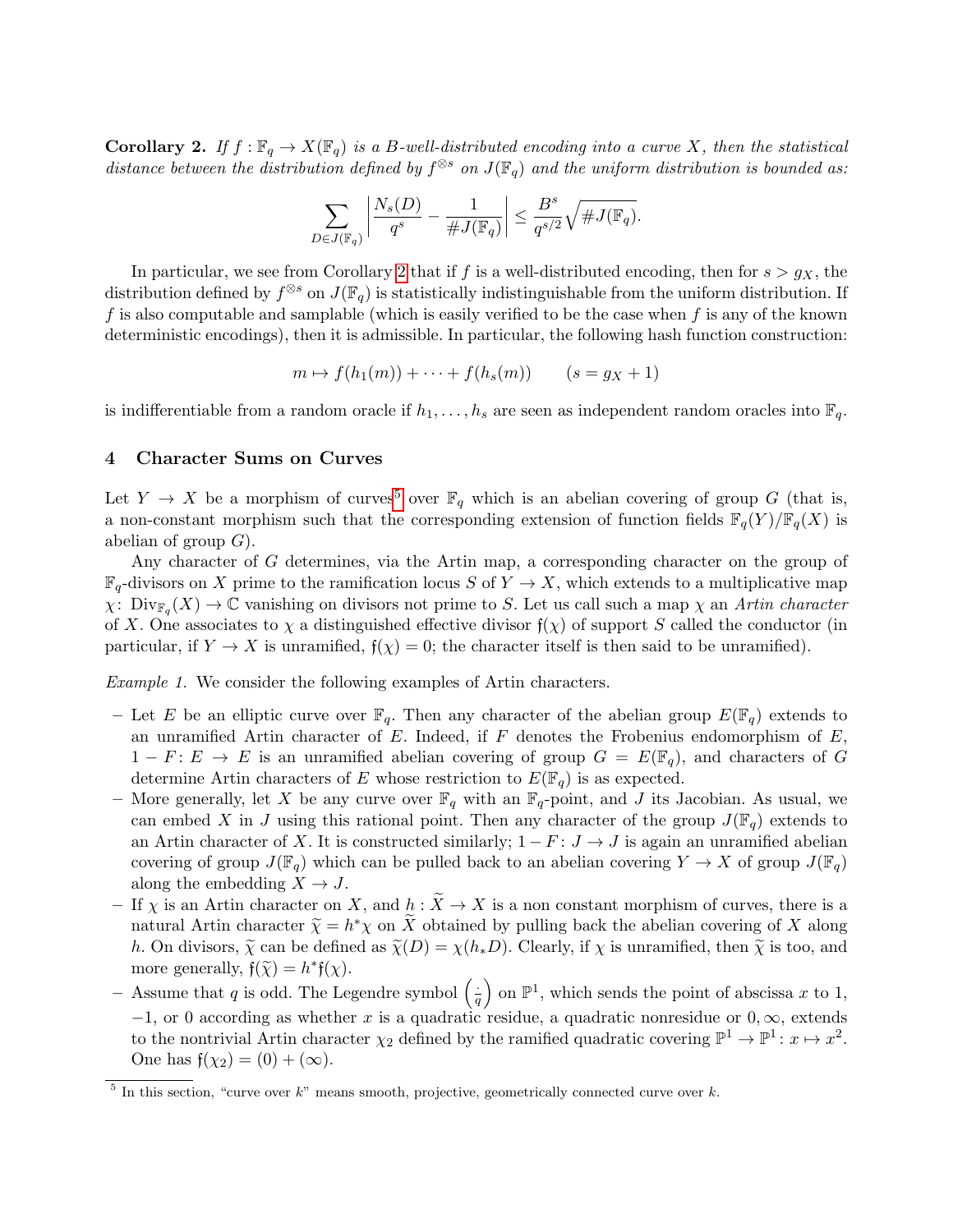– More generally, if X is a curve over  $\mathbb{F}_q$  and  $\varphi$  a non constant, rational function on X, the Legendre symbol of  $\varphi$  extends to a Artin character on X, namely  $\varphi^*\chi_2$ . Its conductor is the sum of the divisor of zeroes of  $\varphi$  and its divisor of poles. In particular, deg  $f(\varphi^* \chi_2) = 2 \deg \varphi$ .

When  $\chi$  is nontrivial, Weil [\[24\]](#page-17-11) has proved the following estimate for sums related to  $\chi$ , as a consequence of the Riemann hypothesis for curves (see, for example, [\[18,](#page-17-13) §2], [\[21,](#page-17-14) Chapter 9]). For any Artin character  $\chi$  of X, let:

$$
S_X(\chi) = \sum_{P \in X(\mathbb{F}_q)} \chi(P).
$$

<span id="page-8-3"></span>**Lemma 1.** If  $\chi$  is nontrivial and X is of genus g, one has

$$
|S_X(\chi)| \le (2g - 2 + \deg f(\chi))\sqrt{q}.
$$

<span id="page-8-0"></span>We can now easily deduce the following result, which forms the basis of the proofs in the next section.

**Theorem 3.** Let  $h : \tilde{X} \to X$  be a non constant morphism of curves, and  $\chi$  be any nontrivial character of  $J(\mathbb{F}_q)$ , where J is the Jacobian of X. Assume that h does not factor through a nontrivial unramified morphism  $Z \to X$ . Then:

<span id="page-8-2"></span>
$$
\left| \sum_{P \in \widetilde{X}(\mathbb{F}_q)} \chi(h(P)) \right| \le (2\widetilde{g} - 2)\sqrt{q} \tag{6}
$$

where  $\widetilde{g}$  is the genus of  $\widetilde{X}$ . Furthermore, if q is odd and  $\varphi$  is a non constant rational function on  $\widetilde{X}$ :

<span id="page-8-4"></span>
$$
\left| \sum_{P \in \widetilde{X}(\mathbb{F}_q)} \chi(h(P)) \left( \frac{\varphi(P)}{q} \right) \right| \le (2\widetilde{g} - 2 + 2 \deg \varphi) \sqrt{q}.\tag{7}
$$

*Proof.* Denote also by  $\chi$  the Artin character of X extending the given character of  $J(\mathbb{F}_q)$ . The left-hand side of [\(6\)](#page-8-2) is then just  $|S(h^*\chi)|$ , and we know that  $h^*\chi$  is an unramified Artin character of  $\widetilde{X}$ , so the inequality follows from Lemma [1](#page-8-3) provided that we can prove that  $h^*\chi$  is nontrivial. But if it is a trivial character,  $h_*$  maps all divisors of X to the kernel of  $\chi$ : this means that h factors through the unramified covering  $Z \to X$  defined by the kernel of  $\chi$ , which is impossible by hypothesis. Hence inequality [\(6\)](#page-8-2).

Similarly, the left-hand side of [\(7\)](#page-8-4) is  $|S(\tilde{\chi})|$  for  $\tilde{\chi}$  the Artin character of X defined as the product of  $h^*\chi$  and  $\varphi^*\chi_2$ . This character cannot be trivial: otherwise,  $\varphi^*\chi_2$  would be the inverse of  $h^*\chi$ , and hence unramified, which it is not. Thus, Lemma [1](#page-8-3) gives  $|S(\tilde{\chi})| \leq (2\tilde{g} - 2 + \deg f(\tilde{\chi})) \sqrt{q}$ . Since  $h^*\chi$  is<br>unramified, we have  $\deg f(\tilde{\chi}) = \deg f(\chi^*\chi) = 2 \deg g$ , which concludes the proof unramified, we have  $\deg f(\tilde{\chi}) = \deg f(\varphi^* \chi_2) = 2 \deg \varphi$ , which concludes the proof.

# <span id="page-8-1"></span>5 Examples of Well-Distributed Encodings

#### <span id="page-8-5"></span>5.1 Icart's function

In [\[16\]](#page-17-5), Icart defined a deterministic functions to elliptic curves  $E: y^2 = x^3 + ax + b$  over finite fields  $\mathbb{F}_q$  such that  $q \equiv 2 \pmod{3}$ , essentially by solving for x using Cardano's formula. His map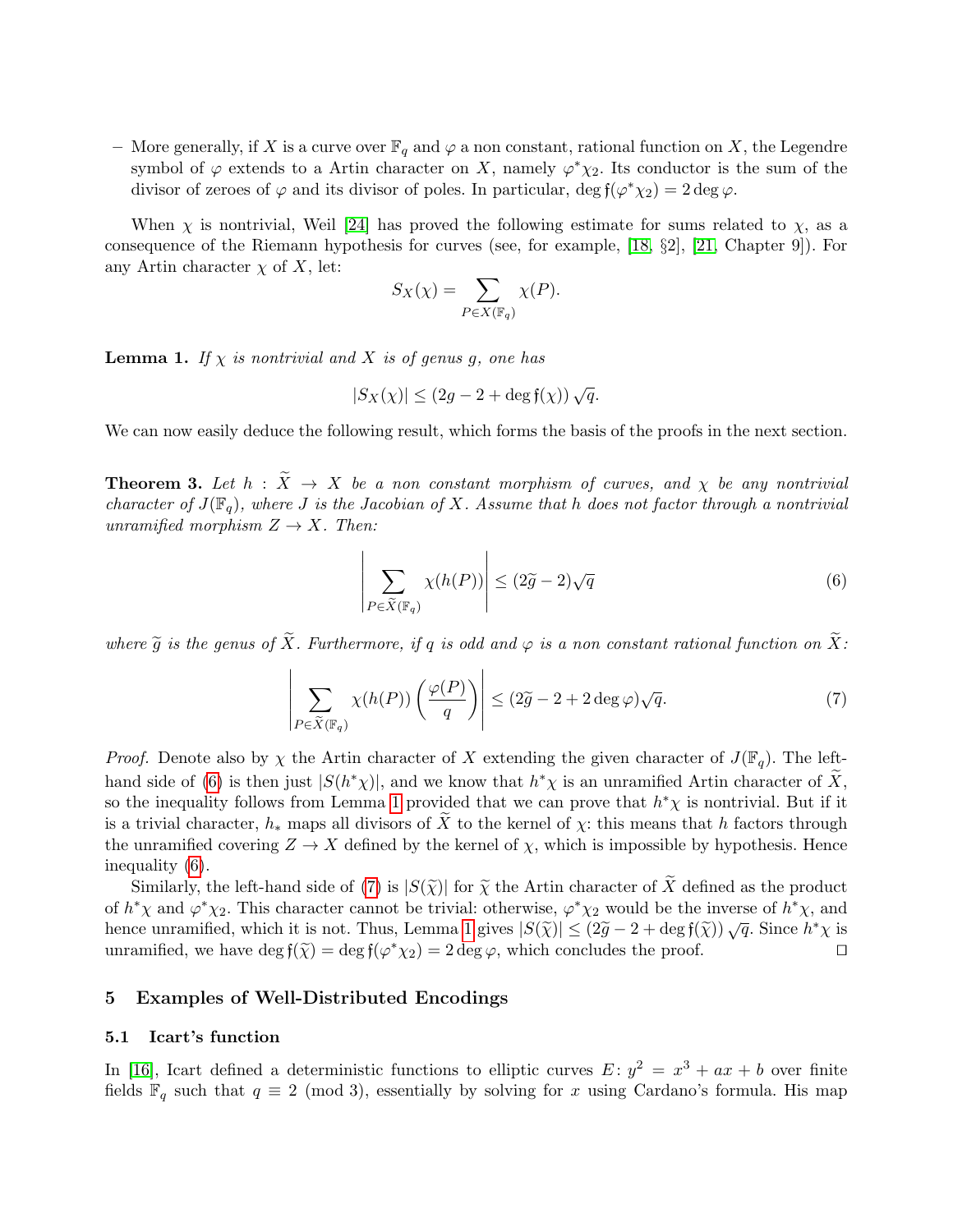$f : \mathbb{F}_q \to E(\mathbb{F}_q)$  is given by  $u \mapsto (x, y)$  with

<span id="page-9-0"></span>
$$
x = \left(v^2 - b - \frac{u^2}{27}\right)^{1/3} + \frac{u^2}{3} \quad \text{and} \quad y = ux + v,\tag{8}
$$

where  $v = (3a - u^4)/(6u)$ . The image of 0 is chosen as the neutral element of the elliptic curve.

Icart showed that a point  $(x, y)$  is the image of u if and only if

<span id="page-9-2"></span>
$$
u^4 - 6xu^2 + 6yu - 3a = 0.
$$
\n(9)

This makes it possible to give a simple geometric interpretation of Icart's function (and other encodings of the same type, as listed in Table [1\)](#page-3-2), as has been done in [\[12,](#page-17-9)[13,](#page-17-10)[9\]](#page-16-6).

Indeed, let  $K = \mathbb{F}_q(E)$  be the function field of E, and introduce the smooth projective curve C whose function field is the quartic extension  $L = K[u]/(P)$  of K, where  $P = u^4 - 6xu^2 + 6yu - 3a$ . The inclusions  $\mathbb{F}_q(u) \subset L$  and  $K \subset L$  give rise to birational maps  $g: C \to \mathbb{P}^1$  and  $h: C \to E$  which are in fact morphisms, since these curves are smooth and complete.

Then, Icart's function can be described as  $f(u) = h(g^{-1}(u))$ . This is well-defined when  $q \equiv 2$ (mod 3) because in that case, g induces a bijection from the set of points in  $C(\mathbb{F}_q)$  which are not poles of u to  $\mathbb{A}^1(\mathbb{F}_q) = \mathbb{F}_q$ .

This geometric point of view makes it possible to express the character sum  $S_f(\chi)$ , for any character  $\chi$  of  $E(\mathbb{F}_q)$ , in terms of the Artin character sum  $S_{\mathcal{C}}(h^*\chi)$  (they are the same up to a few "bad points"), and then to use Theorem [3](#page-8-0) to show that Icart's function is well-distributed.

<span id="page-9-1"></span>**Theorem 4.** Let f be Icart's function [\(8\)](#page-9-0). For any nontrivial character  $\chi$  of  $E(\mathbb{F}_q)$ , the character sum  $S_f(\chi)$  given by [\(1\)](#page-4-3) satisfies:

$$
|S_f(\chi)| \le 12\sqrt{q} + 3.
$$

*Proof.* The map  $h: C \to E$  defined above is a non constant morphism of curves. Moreover, we know from the analysis of [\[12\]](#page-17-9) that if  $a \neq 0, C$  is of genus 7, and that the Galois closure of the quartic extension  $\mathbb{F}_q(C)/\mathbb{F}_q(E)$  has Galois group  $S_4$  (for  $a = 0$ , the discussion in analogous). It follows that  $\mathbb{F}_q(C)/\mathbb{F}_q(E)$  has no nontrivial intermediate extension, and it is clearly ramified (because an unramified covering of an elliptic curve must be of genus 1). Thus, h fulfills the hypotheses of Theorem [3,](#page-8-0) and we get

$$
\left| \sum_{P \in C(\mathbb{F}_q)} \chi(h(P)) \right| \le (2 \cdot 7 - 2)\sqrt{q} = 12\sqrt{q}.
$$

Now recall that g induces a bijection from  $C(\mathbb{F}_q) \setminus \{\text{poles of } u\}$  to  $\mathbb{F}_q$ . Thus:

$$
\sum_{P \in C(\mathbb{F}_q)} \chi(h(P)) = S_f(\chi) + \sum_{\substack{P \in C(\mathbb{F}_q) \\ u(P) = \infty}} \chi(h(P)).
$$

It is shown in the proof of [\[9,](#page-16-6) Lemma 7] that u has exactly 3 poles on C, hence the result.  $\square$ 

In other words, Theorem [4](#page-9-1) says that f is a  $(12 + 3q^{-1/2})$ -well-distributed encoding.

In particular, as a well-distributed encoding to a curve of genus 1, Icart's function  $f$  satisfies that  $f^{\otimes s}$  is regular for  $s \geq 2$ . Since  $f^{\otimes 2}$  is clearly computable and samplable, it is admissible. This, we get a new, simpler and conceptually different proof of the main result of [\[9\]](#page-16-6), that

$$
m \mapsto f(h_1(m)) + f(h_2(m))
$$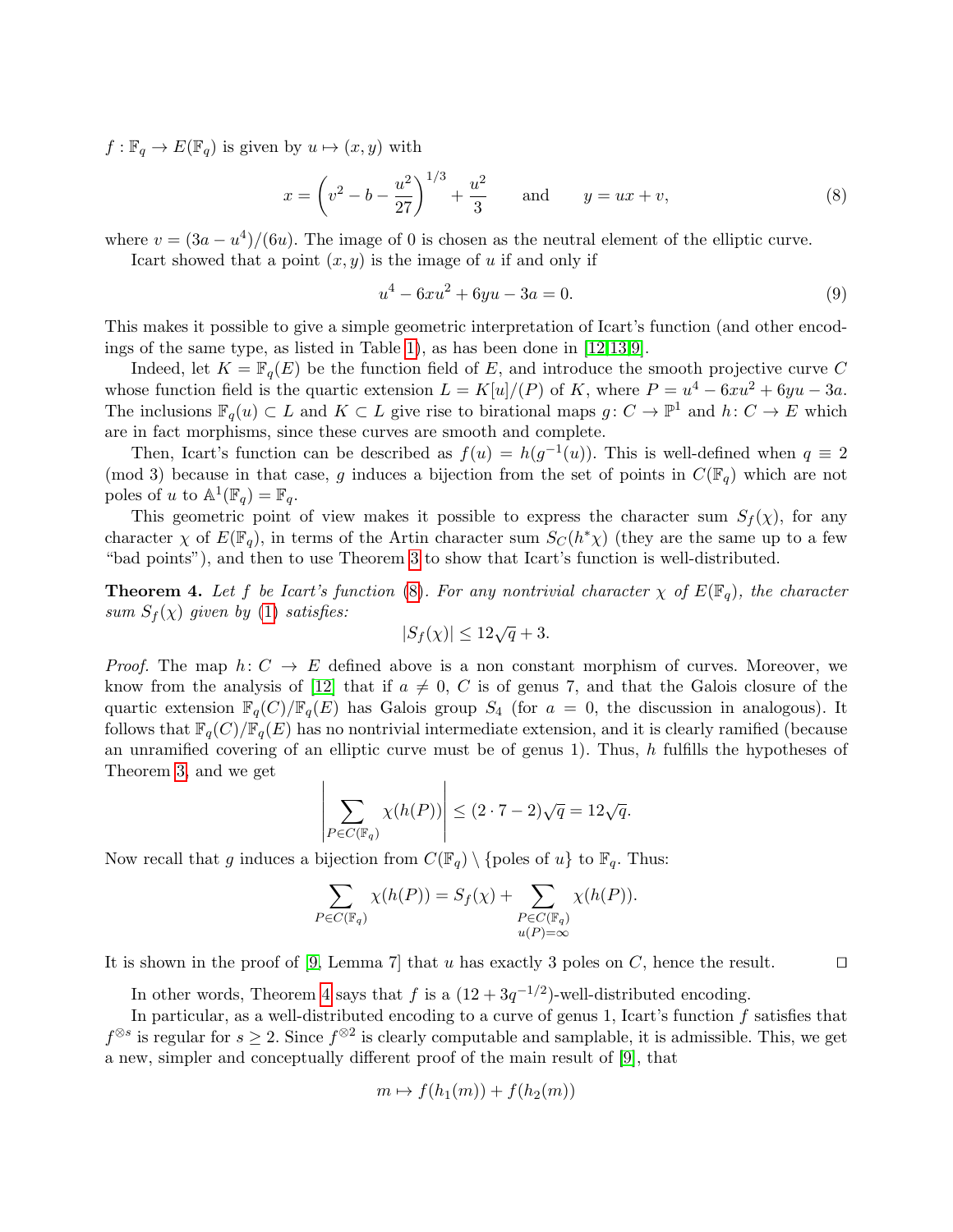is indifferentiable from a random oracle when  $h_1, h_2$  are seen as random oracles to  $\mathbb{F}_q$ .

We also get more general results, since we have information about  $f^{\otimes s}$  for  $s > 2$ , and the bounds we obtain are also sharper than those in [\[9\]](#page-16-6). We note that for the collision probability for f by  $\rho_f$ , we have:

$$
\rho_f = q^{-2} \sum_{P \in E(\mathbb{F}_q)} \# f^{-1}(P)^2 \le 4q^{-2} \sum_{P \in E(\mathbb{F}_q)} \# f^{-1}(P) = 4q^{-1},
$$

because points on  $E$  have at most 4 preimages.

More precisely, Theorem [1](#page-5-0) gives:

<span id="page-10-0"></span>**Corollary 3.** For all  $P \in E(\mathbb{F}_q)$  and all s, we have

$$
\left|\frac{N_s(P)}{q^s}-\frac{1}{\#E(\mathbb{F}_q)}\right|\leq \frac{\left(12+3q^{-1/2}\right)^{s-2}\left(4\#E(\mathbb{F}_q)q^{-1}-1\right)}{q^{s/2-1}\#E(\mathbb{F}_q)}.
$$

Similarly, Theorem [2](#page-6-0) gives:

<span id="page-10-1"></span>**Corollary 4.** For all s, the statistical distance between the distribution given by  $f^{\otimes s}$  and the uniform distribution on  $E(\mathbb{F}_q)$  is bounded as

$$
\sum_{P \in E(\mathbb{F}_q)} \left| \frac{N_s(P)}{q^s} - \frac{1}{\#E(\mathbb{F}_q)} \right| \le \frac{(12 + 3q^{-1/2})^{s-1} \sqrt{4 \#E(\mathbb{F}_q)q^{-1} - 1}}{q^{(s-1)/2}}.
$$

Since  $\#E(\mathbb{F}_q) = q + O(q^{1/2})$ , the bounds of Corollaries [3](#page-10-0) and [4](#page-10-1) simplify as

<span id="page-10-2"></span>
$$
\left| \frac{N_s(P)}{q^s} - \frac{1}{\#E(\mathbb{F}_q)} \right| \le \frac{3 \cdot 12^{s-2} + O\left(q^{-1/2}\right)}{q^{s/2}} \tag{10}
$$

and

<span id="page-10-3"></span>
$$
\sum_{P \in E(\mathbb{F}_q)} \left| \frac{N_s(P)}{q^s} - \frac{1}{\#E(\mathbb{F}_q)} \right| \le \frac{\sqrt{3} \cdot 12^{s-1} + O\left(q^{-1/2}\right)}{q^{(s-1)/2}}.\tag{11}
$$

For  $s = 2$ , this gives a bound of the statistical distance of the form  $12\sqrt{3}q^{-1/2} + O(q^{-1})$ , which is a significant improvement over the estimate from [\[9,](#page-16-6) §4.1]. We can refine this further by computing the collision probability precisely:

Remark 1. The Chebotarev density theorem gives the prevalence of points with any given number of preimages: the number of permutations in  $Gal(\mathbb{F}_q(C)/\mathbb{F}_q(E)) = S_4$  with exactly 1 (respectively 2, 4) fixed point(s) is 8 (respectively 6, 1), so the density of points with 1 (respectively 2, 4) preimages is  $8/24$  (respectively  $6/24$ ,  $1/24$ ). Using an effective version of the Chebotarev density theorem, this gives:

$$
q^{2} \rho_{f} = 1^{2} \cdot \left(\frac{8q}{24} + O(\sqrt{q})\right) + 2^{2} \cdot \left(\frac{6q}{24} + O(\sqrt{q})\right) + 4^{2} \cdot \left(\frac{q}{24} + O(\sqrt{q})\right).
$$

Thus  $\rho_f = 2q^{-1} + O(q^{-3/2})$ , which allows us to drop the factors 3 and  $\sqrt{3}$  from [\(10\)](#page-10-2) and [\(11\)](#page-10-3), respectively.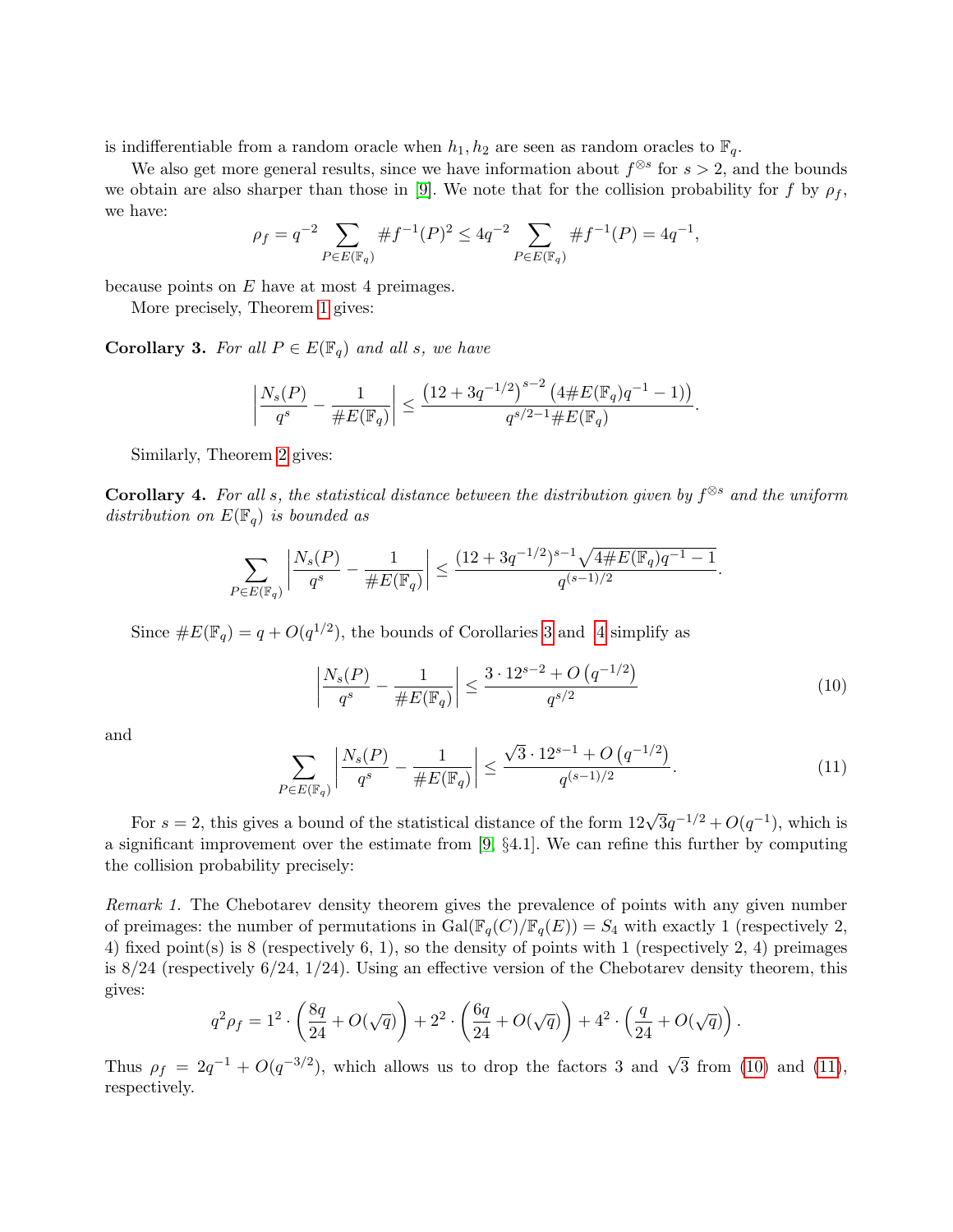#### <span id="page-11-0"></span>5.2 Kammerer-Lercier-Renault

In a recent paper [\[17\]](#page-17-8), Kammerer, Lercier and Renault have introduced a series of new encodings based on the same principles as Icart's function, namely solving curve equations in radicals. One such example is an encoding f to hyperelliptic curves of genus 2 over fields  $\mathbb{F}_q$  such that  $q \equiv 2 \pmod{3}$  of the form:

$$
H: x^3 + (y + c) \left(3x + 2a + \frac{2b}{y}\right) = 0.
$$

The precise description of the encoding is rather complicated, and we refer the reader to [\[17,](#page-17-8) §3.2.2] for details, but the geometric picture is the same as for Icart's function. The parameter u defining the encoding satisfies a relation of the form:

$$
4u^{2}(u^{2}-3y-a^{2}-c)^{3} + u^{8} + \alpha u^{4} + \beta u^{2} + \gamma = 0,
$$

where  $\alpha, \beta, \gamma$  are constants in  $\mathbb{F}_q$  defined in terms of a, b, c, which we assume are nonzero.

In particular, if  $K = \mathbb{F}_q(x, y)$  is the function field of H, one can consider the extension  $L =$  $K[u]/(P)$  where P is the polynomial of degree 8 given by the equation above. This defines a covering h:  $C \rightarrow H$  of degree 8 by a certain smooth projective curve C, and the rational function u on C provides a morphism  $g: C \to \mathbb{P}^1$  of degree 9 which induces a bijection on  $\mathbb{F}_q$ -rational points over  $\mathbb{A}^1(\mathbb{F}_q) \setminus S$  where S is a finite set of points shown in [\[17\]](#page-17-8) to be of size at most 75. The encoding  $f: \mathbb{F}_q \to H(\mathbb{F}_q)$  is then defined as  $u \mapsto h(g^{-1}(u))$  for  $u \in \mathbb{F}_q \setminus S$ , and is extended in some way to all of  $\mathbb{F}_q$ .

Our machinery applies again to show that  $f$  is a well-distributed encoding. Denote by  $J$  the Jacobian of H, and fix an embedding  $H \to J$ .

**Theorem 5.** Let f be the encoding function described above. For any nontrivial character  $\chi$  of  $J(\mathbb{F}_q)$ , the character sum  $S_f(\chi)$  given by [\(1\)](#page-4-3) satisfies:

$$
|S_f(\chi)| \le 96\sqrt{q} + 759.
$$

*Proof.* The map  $h: C \to H$  defined above is a non constant morphism of curves. Let us compute the genus of  $C$ .

Note first that  $P(u)$  can be written as  $Q(t)$  where  $t = u^2$ , which defines a factorization  $C \to D \to$ H, with  $[D:H] = 4$ . The discriminant of Q is a polynomial of degree 12 in y, and each of its 12 roots corresponds to 3 ramified points on  $H$ , since each value of y corresponds to 3 values of x. Moreover, when regarded as a polynomial over  $\mathbb{F}_q((1/y))$ , the quartic Q has a Newton polygon with integer slopes ( $-3$  with length 1 and 1 with length 3). Thus, D is unramified over points with  $y = \infty$ . All in all, the Riemann-Hurwitz formula gives  $2g_D - 2 = 4 \cdot (2g_H - 2) + 3 \cdot 12 = 44$ : D is of genus 23.

Then, the quadratic covering  $C \to D$  is ramified exactly at points such that  $t = 0$  or  $t = \infty$ . At finite distance, this gives  $\gamma = 0$ , which is excluded, so all the ramification is at infinity. By the previous Newton polygon argument, over each point of H with  $y = \infty$  lie 4 points of D, one with  $t = 0$  and three with  $t = \infty$ . And there are 2 such points of H, by another Newton polygon argument. Hence  $2g_C - 2 = 2 \cdot (2g_D - 2) + 2 \cdot 4 = 96$ , and C is of genus 49.

Let us now show that  $h: C \to H$  does not factor nontrivially through an unramified covering. To see this, consider  $D_0 \to \mathbb{P}^1$ , the ramified covering of degree 4 defined by Q (which pulls back to  $D \to H$  along  $x: H \to \mathbb{P}^1$ ). We see like before that all points of  $D_0$  ramified over  $\mathbb{P}^1$  have ramification index 2. Thus, the monodromy group of this covering is a transitive subgroup of  $S_4$  generated by transpositions, hence all of  $S_4$ .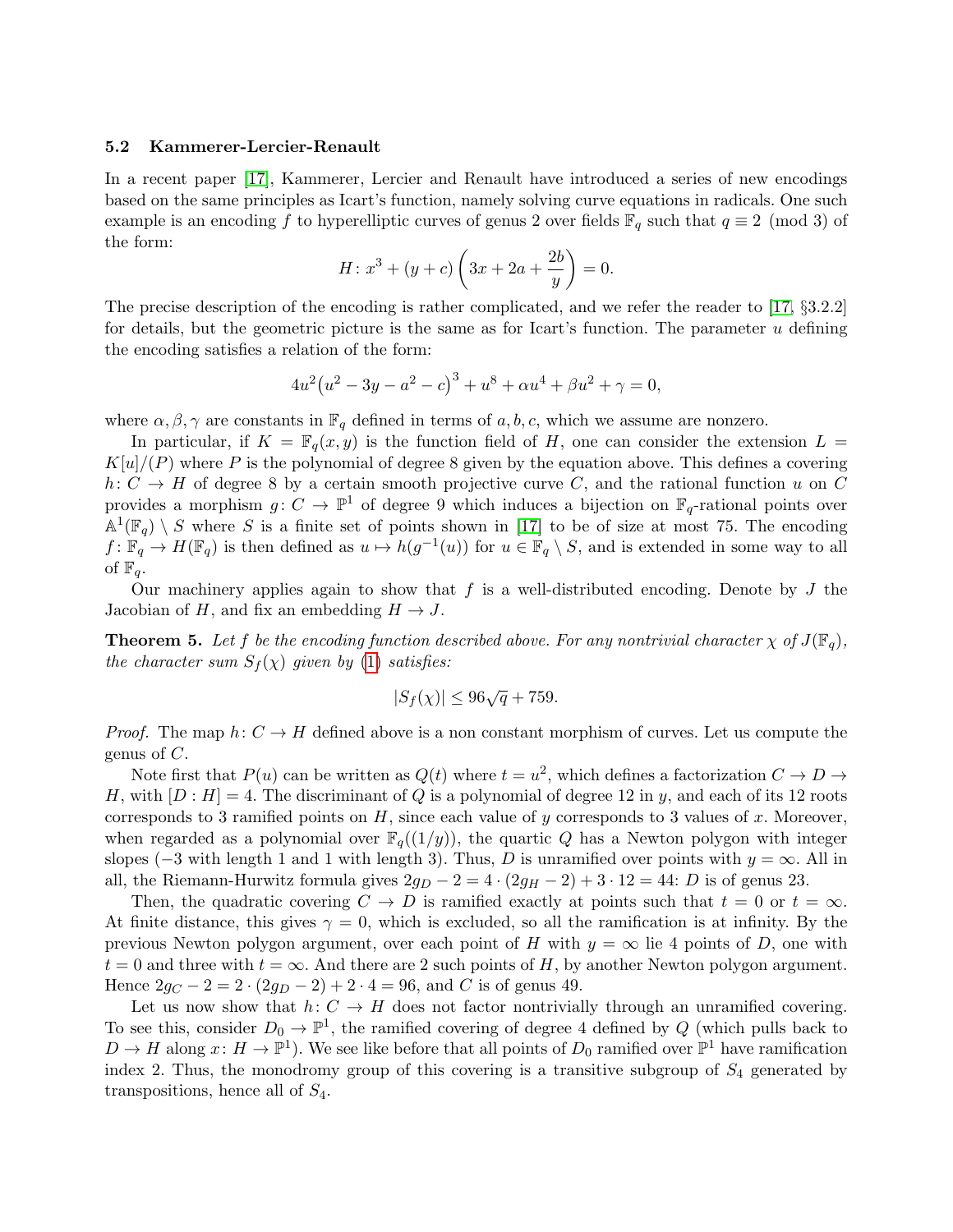By inspection of the ramification of  $x \colon H \to \mathbb{P}^1$ , it follows that  $D \to H$  also has  $S_4$  as its monodromy group. In particular, it has no quadratic subcovering. Now suppose  $h: C \to H$  factors through some abelian unramified extension  $Z \to H$ , which we can assume is quadratic. Then the function fields  $\mathbb{F}_q(Z)$  and  $\mathbb{F}_q(D)$  are everywhere linearly disjoint over  $\mathbb{F}_q(H)$  (i.e. all of their embeddings in some algebraic closure of  $\mathbb{F}_q(H)$  are linearly disjoint). Thus  $\mathbb{F}_q(C) = \mathbb{F}_q(D) \otimes_{\mathbb{F}_q(H)} \mathbb{F}_q(D)$ , and in particular,  $C \to D$  is the pullback of  $Z \to H$  along  $D \to H$ . This implies that  $C \to D$  is unramified, which we know is not the case.

Thus, h does not factor nontrivially through an abelian unramified covering, and hence fulfills the hypotheses of Theorem [3.](#page-8-0) We get

$$
\left| \sum_{P \in C(\mathbb{F}_q)} \chi(h(P)) \right| \le (2g_C - 2)\sqrt{q} = 96\sqrt{q}.
$$

Now recall that g induces a bijection from  $C(\mathbb{F}_q) \setminus g^{-1}(S \cup \{\infty\})$  to  $\mathbb{F}_q \setminus S$ . Thus:

$$
\sum_{P \in C(\mathbb{F}_q)} \chi(h(P)) = \sum_{u \in \mathbb{F}_q \backslash S} \chi(f(u)) + \sum_{P \in g^{-1}(S \cup \{\infty\})} \chi(h(P))
$$
  
=  $S_f(\chi) - \sum_{u \in S} \chi(f(u)) + \sum_{P \in g^{-1}(S \cup \{\infty\})} \chi(h(P)).$ 

Since  $\#S \leq 75$  and g is of degree 9, we get

$$
|S_f(\chi)| \le 96\sqrt{q} + 9 \cdot 76 + 75 = 96\sqrt{q} + 759
$$

as required.  $\Box$ 

In other words, f is a  $(96 + 759q^{-1/2})$ -well-distributed encoding to H. In particular, as a welldistributed encoding to a curve of genus 2, it satisfies that  $f^{\otimes s}$  is regular for any  $s \geq 3$ . Thus,  $f^{\otimes 3}$  is regular and clearly also computable and samplable, so the following construction:

$$
m \mapsto f(h_1(m)) + f(h_2(m)) + f(h_3(m)) \in J(\mathbb{F}_q)
$$

is indifferentiable from a random oracle when  $h_1, h_2, h_3$  are seen as random oracles to  $\mathbb{F}_q$ . This is the first example of an efficient, well-behaved hash function to the Jacobians of a large family of curves of genus 2.

We now estimate (quite coarsely) the collision probability for  $f$ : since h is of degree 8, any given point on  $H$  has at most 8 preimages by  $f$ . Thus,

$$
\rho_f = q^{-2} \sum_{D \in J(\mathbb{F}_q)} \# f^{-1}(D)^2 \leq 8q^{-1} \sum_{D \in J(\mathbb{F}_q)} \# f^{-1}(D) = 8q^{-1}
$$

<span id="page-12-0"></span>and so  $q\rho_f \leq 8$  as required. So, now Theorem [1,](#page-5-0) gives the following estimate:

**Corollary 5.** For all  $D \in J(\mathbb{F}_q)$  and all s, we have

$$
\left|\frac{N_s(D)}{q^s}-\frac{1}{\#J(\mathbb{F}_q)}\right|\leq \frac{8\left(96+759q^{-1/2}\right)^{s-2}}{q^{s/2}}.
$$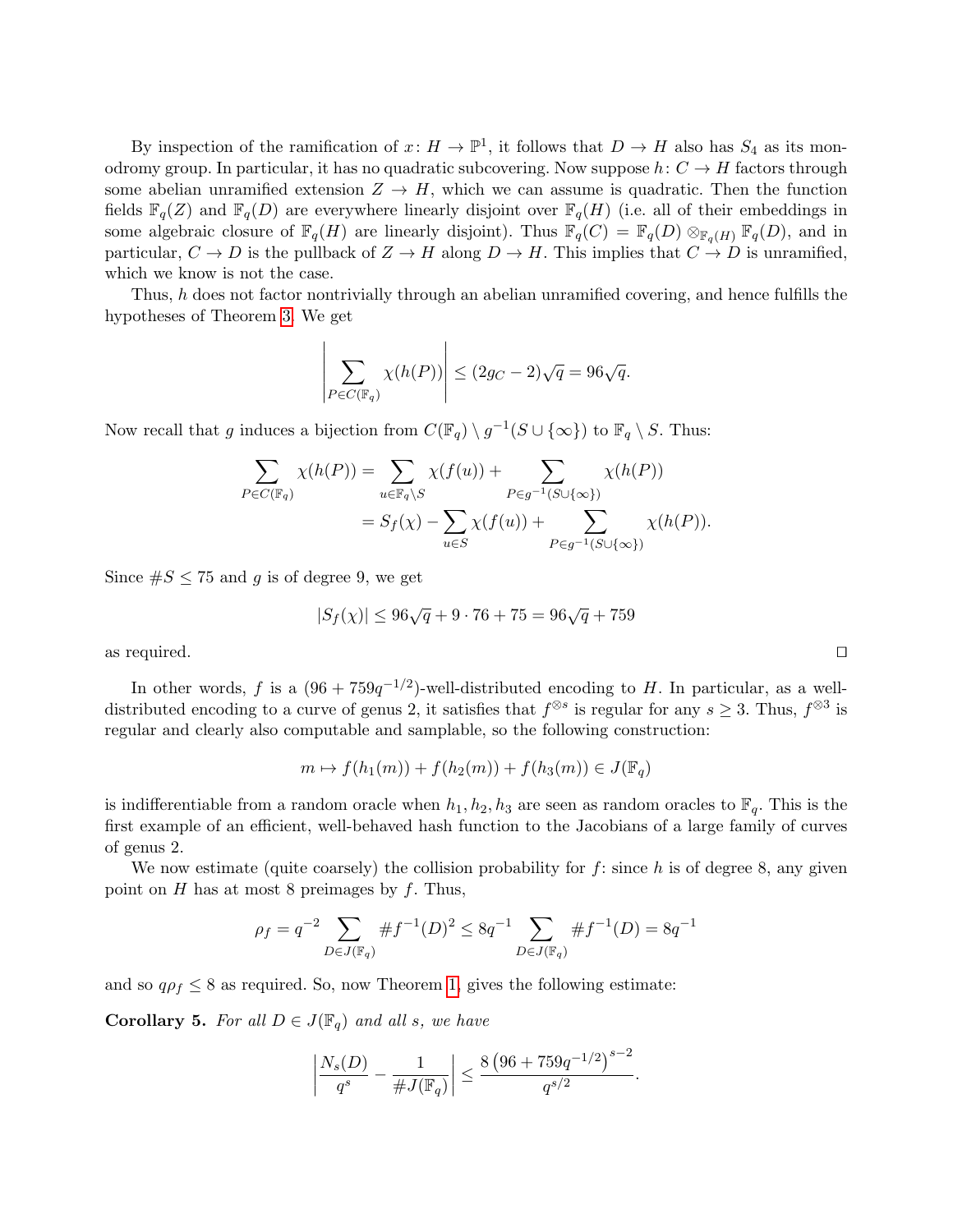Furthermore, from Theorem [2](#page-6-0) we derive:

<span id="page-13-0"></span>**Corollary 6.** For all s, the statistical distance between the distribution given by  $f^{\otimes s}$  and the uniform distribution on  $J(\mathbb{F}_q)$  is bounded as

$$
\sum_{D \in J(\mathbb{F}_q)} \left| \frac{N_s(D)}{q^s} - \frac{1}{\#J(\mathbb{F}_q)} \right| \le \frac{\sqrt{8} \cdot (96 + 759q^{-1/2})^{s-1} \sqrt{\#J(\mathbb{F}_q)}}{q^{s/2}}.
$$

Using that  $\#J(\mathbb{F}_q) = q^2 + O(q^{3/2})$  one can also obtain simplified versions of Corollaries [5](#page-12-0) and [6](#page-13-0) similar to the bounds  $(10)$  and  $(11)$ .

Of course, we have considered only one of the encodings from [\[17\]](#page-17-8), but the same technique applies to all of them. In some cases, it is even much easier to apply. For example, in the case of the encoding to hyperelliptic curves  $H_a: y^2 = x^{2d} + x^d + a$ , the covering curve is  $H_a$  itself (the parameter u is in fact just  $y - x^d \in \mathbb{F}_q(x, y)$ , so the hypotheses of Theorem [3](#page-8-0) are trivially verified.

#### 5.3 Shallue-Woestijne-Ulas

The first published type of encoding functions to ordinary elliptic curves, the functions of Shallue and van de Woestijne [\[22\]](#page-17-6), have a rather different geometric interpretation than Icart-like encodings, but they can nevertheless be proved to be well-distributed by essentially the same techniques.

Here, we consider the simplified Shallue-Woestijne-Ulas encoding over fields  $\mathbb{F}_q$  with  $q \equiv 3$ (mod 4), as introduced in [\[9\]](#page-16-6) with the sign tweak from [\[13\]](#page-17-10). The function is based on the following observation. If we let  $g(x) = x^3 + ax + b \in \mathbb{F}_q[x]$  with  $ab \neq 0$ , and define:

$$
X_2(u) = -\frac{b}{a} \left( 1 + \frac{1}{u^4 - u^2} \right) \quad X_3(u) = -u^2 X_2(u) \quad Z(u) = u^3 g\big(X_2(u)\big).
$$

then we have  $Z(u)^2 = -g(X_2(u)) \cdot g(X_3(u))$ .

Let  $S = \{0, 1, -1\} \cup \{\text{roots of } g(X_j(u)) = 0, j = 2, 3\}.$  For any  $u \notin S$ ,  $X_2(u)$  and  $X_3(u)$  are welldefined and non zero. Since  $-1$  is a quadratic nonresidue in  $\mathbb{F}_q$ , this implies that for any  $u \in \mathbb{F}_q \setminus S$ , exactly one of  $g(X_2(u))$  or  $g(X_3(u))$  is a square. Therefore, we can define an encoding function f to the elliptic curve  $E: y^2 = x^3 + ax + b$  by

$$
f(u) = \left( X_j(u) \; ; \; (-1)^j \sqrt{g(X_j(u))} \right),
$$

where  $j = 2$  or 3 is the index such that  $g(X_3(u))$  is a square, and  $\sqrt{\cdot}$  is the standard square root in  $\mathbb{F}_q$ , given by exponentiation by  $(q+1)/4$  (thus, the y-coordinate is a quadratic residue if  $j=2$  and a quadratic nonresidue if  $j = 3$ .

As discussed in [\[13\]](#page-17-10), this encoding function admits the following geometric interpretation. It is easy to see that for all  $u \in \mathbb{F}_q \setminus \{-1, 0, 1\},\$ 

$$
x = X_2(u) \Longleftrightarrow u^4 - u^2 + \frac{1}{\omega} = 0
$$
  

$$
x = X_3(u) \Longleftrightarrow u^4 - \omega u^2 + \omega = 0
$$

where  $\omega = \frac{a}{b}$  $\frac{a}{b}x + 1$ . Thus, we can introduce coverings  $h_j: C_j \to E$ ,  $j = 2, 3$ , by the smooth projective curves whose function fields are the extensions of  $\mathbb{F}_q(x, y)$  defined respectively by  $u^4 - u^2 + 1/\omega = 0$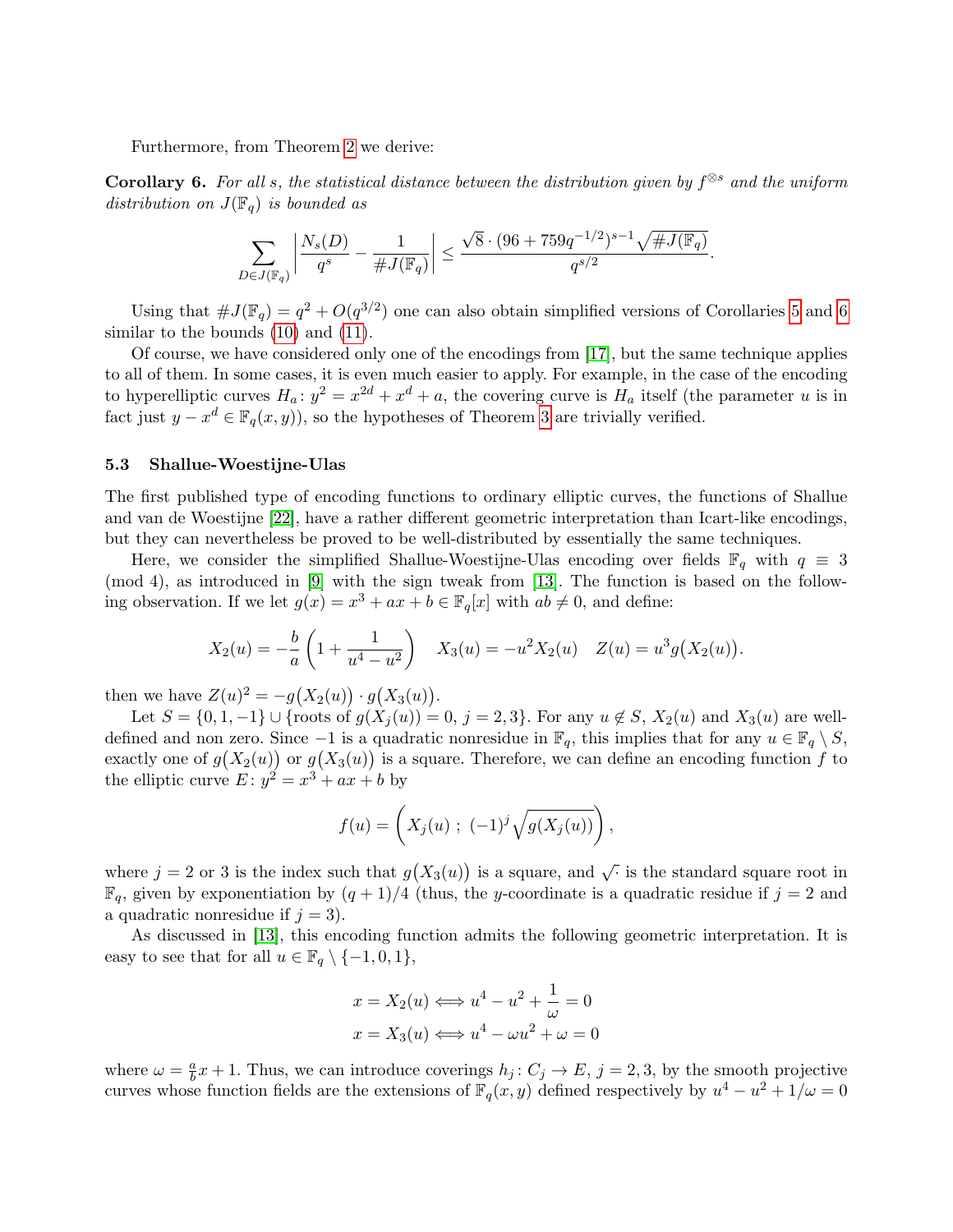and  $u^4 - \omega u^2 + \omega = 0$ . The parameter u is a rational function on each of the  $C_j$  giving rise to morphisms  $g_j: C_j \to \mathbb{P}^1$ , such that any point in  $\mathbb{A}^1(\mathbb{F}_q) \setminus S$  has exactly two preimages in  $C_j(\mathbb{F}_q)$  for one of  $j = 2, 3$ , and none in the other.

If  $u \in \mathbb{F}_q \setminus S$  has its preimages in  $C_j(\mathbb{F}_q)$ , those preimages are conjugate under  $y \mapsto -y$ , so that exactly one of them satisfies  $\left(\frac{y}{a}\right)$  $\left(\frac{y}{q}\right) = (-1)^q$ . Let  $P \in C_j(\mathbb{F}_q)$  be that preimage. Then,  $f(u) = h_j(P)$ . This geometric interpretation is enough to apply Theorem [3](#page-8-0) and establish that  $f$  is well-distributed.

**Theorem 6.** Let f be the encoding described above. For any nontrivial character  $\chi$  of  $E(\mathbb{F}_q)$ , the character sum  $S_f(\chi)$  given by [\(1\)](#page-4-3) satisfies:

$$
|S_f(\chi)| \le 52\sqrt{q} + 151.
$$

*Proof.* In light of the previous discussion, the character sum  $S_f(\chi)$ , when restricted to parameters u in  $\mathbb{F}_q \setminus S$ , can be written as:

<span id="page-14-1"></span>
$$
\sum_{u \notin S} \chi(f(u)) = \sum_{P \in C_2(\mathbb{F}_q) \backslash S_2} \chi(h_2(P)) + \sum_{P \in C_3(\mathbb{F}_q) \backslash S_3} \chi(h_3(P)),
$$
\n(12)\n
$$
\left(\frac{y}{q}\right) = +1
$$

where  $S_j = g_j^{-1}(S \cup \{\infty\})$ . To estimate such sums, observe that:

<span id="page-14-0"></span>
$$
\sum_{P \in C_j(\mathbb{F}_q)} \chi(h_j(P)) \cdot \left( \frac{1 + (-1)^j \left( \frac{y}{q} \right)}{2} \right) = \sum_{\substack{P \in C_j(\mathbb{F}_q) \\ \left( \frac{y}{q} \right) = (-1)^j}} \chi(h_j(P)) + \frac{1}{2} \sum_{\substack{P \in C_j(\mathbb{F}_q) \\ \left( \frac{y}{q} \right) = 0}} \chi(h_j(P)). \tag{13}
$$

The first sum on the right-hand side of [\(13\)](#page-14-0) is almost what we want (up to a bounded number of "bad terms") and the second sum on the right-hand side contains at most  $3 \cdot 4 = 12$  terms.

Furthermore, the left-hand side of [\(13\)](#page-14-0) is directly estimated using Theorem [3.](#page-8-0) Indeed, by the Eisenstein criterion,  $h_2$  and  $h_3$  are totally ramified over points in H such that  $\omega = 0$  (that is,  $x = -b/a$ , so they cannot factor through any unramified covering of E. Hence, Theorem [3](#page-8-0) applies and gives:

$$
\left|\sum_{P \in C_j(\mathbb{F}_q)} \chi(h_j(P)) \cdot \left(\frac{1+(-1)^j \left(\frac{y}{q}\right)}{2}\right)\right| \leq (2g_{C_j} - 2 + \deg y)\sqrt{q},
$$

where  $g_{C_j}$  is the genus of  $C_j$ , and deg y is the degree of y as a rational function on  $C_j$ . Clearly,  $\deg y = [\mathbb{F}_q(x, y, u) : \mathbb{F}_q(x, y)] \cdot [\mathbb{F}_q(x, y) : \mathbb{F}_q(y)] = 4 \cdot 3 = 12.$  Furthermore, to compute  $g_{C_j}$ , note that in addition to the totally ramified points mentioned previously,  $C_i \rightarrow E$  has ramification type  $(2, 2)$  at points with  $\omega = 4$  and at infinity, and is unramified elsewhere. Thus, the Riemann-Hurwitz formula gives  $2g_{C_i} - 2 = 0 + 2 \cdot 3 + 2 \cdot (1 + 1) + 2 \cdot (1 + 1) = 14$ : the curves  $C_j$  are of genus 8. Thus:

$$
\left| \sum_{P \in C_j(\mathbb{F}_q)} \chi(h_j(P)) \cdot \left( \frac{1 + (-1)^j \left( \frac{y}{q} \right)}{2} \right) \right| \leq 26\sqrt{q}.
$$

Plugging this estimate back into [\(12\)](#page-14-1) using [\(13\)](#page-14-0), we get:

$$
\left|\sum_{u \notin S} \chi(f(u))\right| \le (26\sqrt{q} + \#S_2 + 6) + (26\sqrt{q} + \#S_3 + 6) = 52\sqrt{q} + 12 + \#S_2 + \#S_3.
$$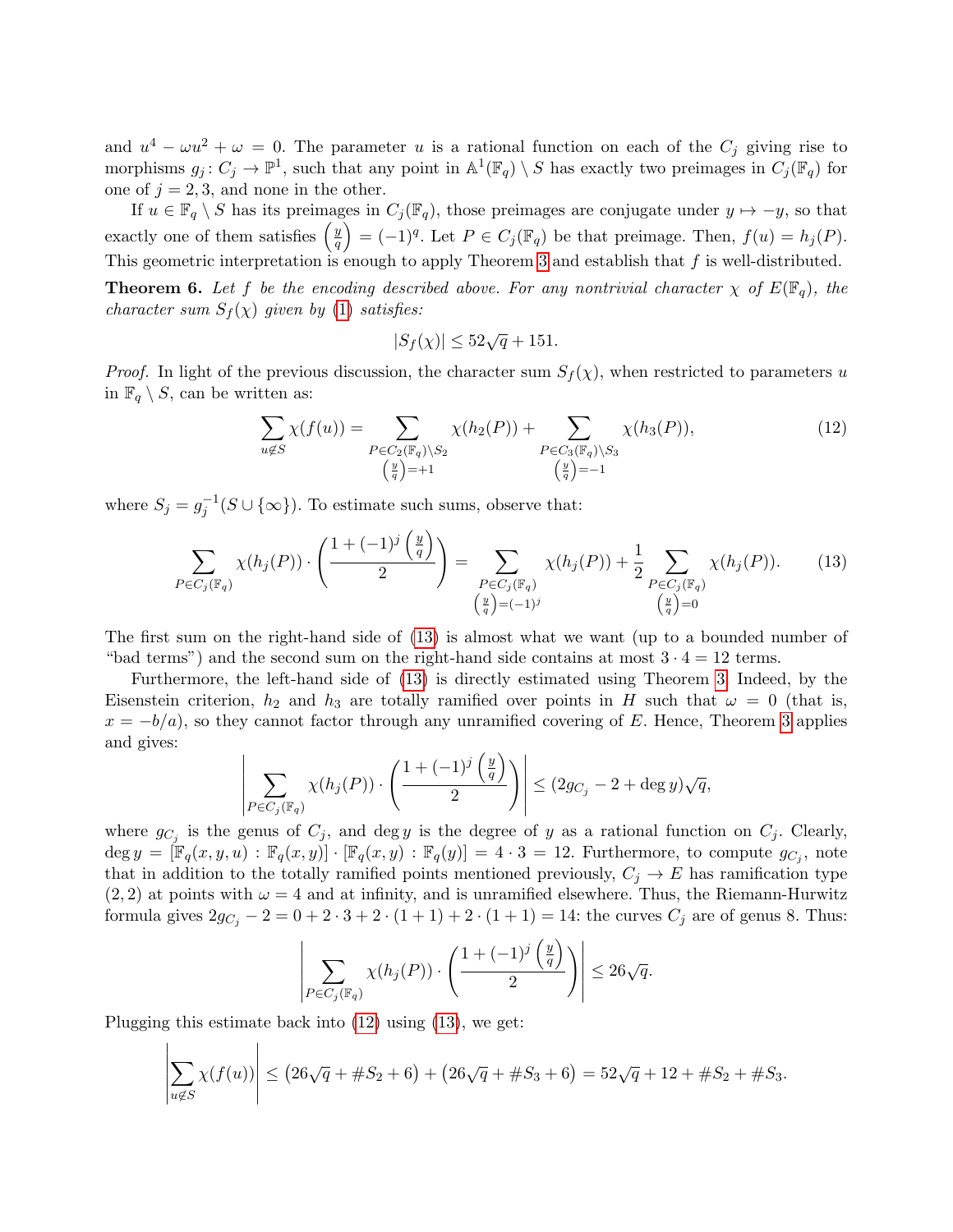Thus  $|S_f(\chi)| \leq 52\sqrt{q} + 12 + \#S_2 + \#S_3 + \#S$ . Now  $\#S \leq 3 + 2 \cdot 12 = 27$ , and since  $g_j$  is a map of degree 2,  $\#S_j \leq 2(\#S + 1) \leq 56$ , which concludes the proof.

Thus, the simplified Shallue-Woestijne-Ulas encoding is  $(52 + 151q^{-1/2})$ -well-distributed. As in Sections [5.1](#page-8-5) an[d5.2,](#page-11-0) using Theorem [1](#page-5-0) and Theorem [2,](#page-6-0) we can deduce precise bounds on the maximum deviation of functions of the form  $f^{\otimes s}$  and on the statistical distance of the distribution they define on  $E(\mathbb{F}_q)$  and the uniform distribution.

In particular, we get that  $f^{\otimes s}$  is regular for  $s \geq 2$ . Since  $f^{\otimes 2}$  is clearly computable and samplable, it is admissible, and we obtain that

$$
m \mapsto f(h_1(m)) + f(h_2(m))
$$

is indifferentiable from a random oracle when  $h_1, h_2$  are seen as random oracles to  $\mathbb{F}_q$ .

Once again, the method generalizes to other SWU-like encodings, such as the Ulas encoding to hyperelliptic curves of the form  $y^2 = x^5 + ax + b$ .

# <span id="page-15-0"></span>6 Pseudorandomness of Bits

The previous sections have focused on establishing regularity results for functions of the form  $f^{\otimes s}$ when f is a deterministic encoding to an elliptic or hyperelliptic curve and s is large enough (at least greater than the genus of the target curve). We now turn to a different problem: we would like to investigate the uniformity of f itself.

To fix ideas, let f be Icart's function (the arguments adapt to other encodings easily). It is proved in [\[12](#page-17-9)[,13\]](#page-17-10) that  $f(\mathbb{F}_q)$  consists of about 5/8 of the points of the target elliptic curve, so it is easy to construct a distinguisher between points constructed with  $f$  and points picked at random, by checking whether the point is in  $f(\mathbb{F}_q)$  or not (which can be done in polynomial time by computing the roots of [\(9\)](#page-9-2)). If we have k points to check, the distinguisher succeeds with probability roughly  $1 - (5/8)^k$ . The same can be done if we only have the x-coordinate of the given points.

Suppose however that a device leaks only a fraction of the bits of x. Is it still possible to distinguish between points coming from  $f$  and random points? What we can show is that it is in fact impossible if we are given less than half of the bits.

More precisely, let  $q = p$  be a prime number with  $p \equiv 2 \pmod{3}$ . In particular, we identify the elements of  $\mathbb{F}_p$  with the integers from the set  $\{0,\ldots,p-1\}$ . Given a binary string  $\Sigma$ , we denote by  $R_f(\Sigma)$  the number of  $u \in \mathbb{F}_p^*$  for which the least significant bits of the binary representation of the x-coordinate of  $f(u)$  coincide with  $\Sigma$ .

**Theorem 7.** Let f be Icart's function [\(8\)](#page-9-0). For any bit string  $\Sigma$  of length k, we have:

$$
R_f(\Sigma) = p \cdot 2^{-k} + O\left(p^{1/2} \log p\right)
$$

and the implied constant in the big-O is universal.

Proof. Let us consider the curve

$$
C: \quad (x - \frac{u^2}{3})^3 = \left(\frac{3a - u^4}{6u}\right)^2 - b - \frac{u^2}{27}.
$$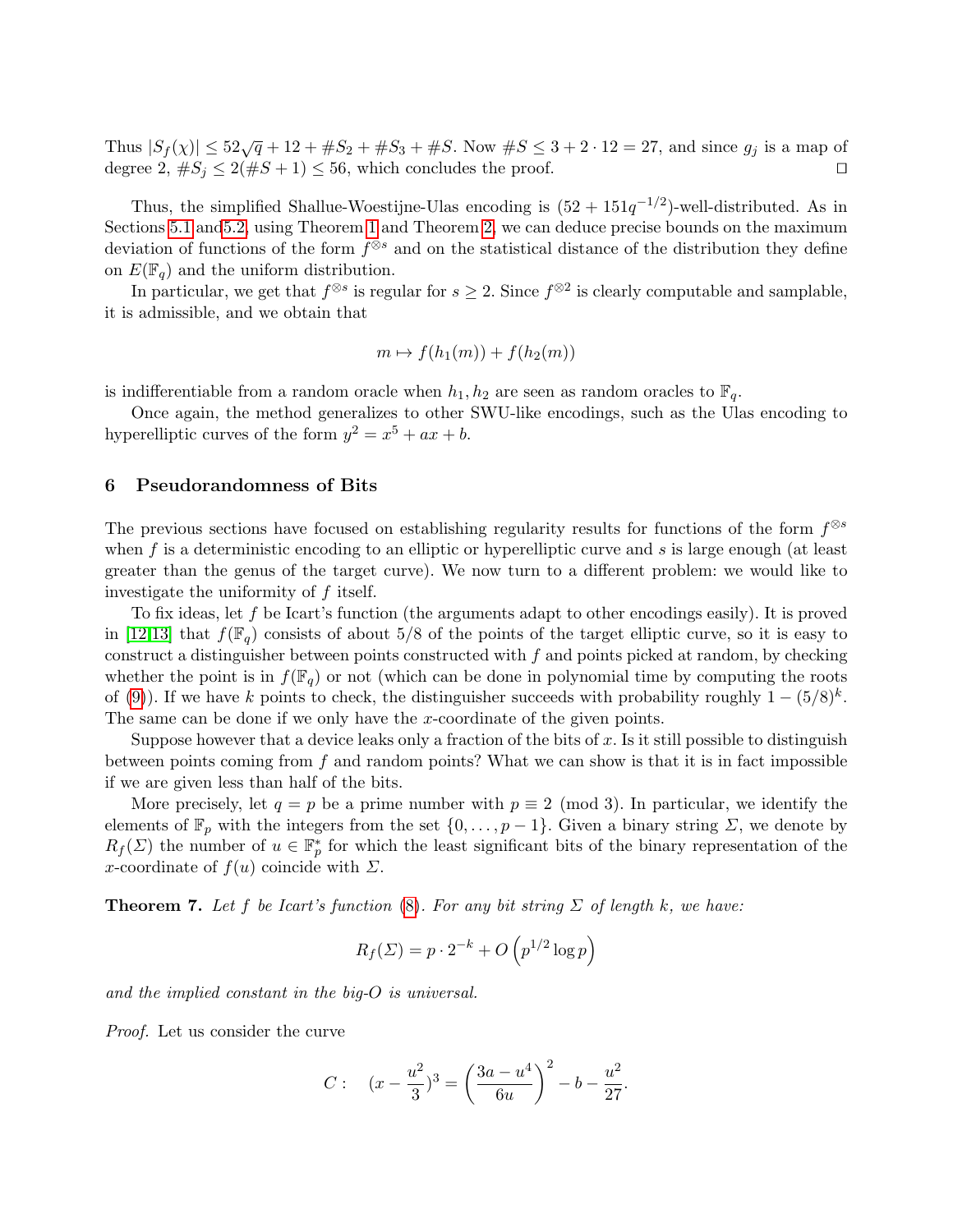Clearly for every  $u \in \mathbb{F}_p^*$  there is a unique point  $(u, x) \in C(\mathbb{F}_p)$  and the corresponding x is exactly the x-coordinate  $f(u)$ . We consider the character sums

$$
T_f(\psi) = \sum_{(u,x)\in C(\mathbb{F}_p)} \psi(x),
$$

where  $\psi$  is an additive character of  $\mathbb{F}_p$ . By the Bombieri bound of character sums along a curve [\[3\]](#page-16-8), we see that

<span id="page-16-9"></span>
$$
T_f(\psi) = O(p^{1/2}).
$$
\n(14)

Let s be the integer formed by  $\Sigma$ . We now note that the least significant bits of the binary representation of the  $x \in \mathbb{F}_p$  coincide with  $\Sigma$  if and only if we have

<span id="page-16-10"></span>
$$
2^{-k}(x-s) \equiv z \pmod{p} \tag{15}
$$

for some integer z with  $0 \le z < p2^{-k}$ . We now combine [\(14\)](#page-16-9) with the classical Erdős-Turán inequality (see [\[11,](#page-17-15) Theorem 1.21]) that relates the uniformity of distribution to character sums. This immedi-ately implies that the deviation of the number of solutions to [\(15\)](#page-16-10) from the expected number of  $p2^{-k}$ is  $O(p^{1/2}$  $\log p$ ).

In particular, if  $k \leq (1/2 - \varepsilon) \log p$ , then for large enough p, the quantity  $R_f(\Sigma)$  is independent of  $\Sigma$  up to negligible deviations. This implies that the top  $(1/2 - \varepsilon)$  log p bits of the x-coordinate are indistinguishable from a random bit string of the same length.

# Acknowledgments

This work was partly supported by the French ANR-07-TCOM-013-04 PACE Project and by the European Commission through the IST Program under Contract ICT-2007-216646 ECRYPT II.

## References

- <span id="page-16-1"></span>1. J. Baek and Y. Zheng. Identity-based threshold decryption. In F. Bao, R. H. Deng, and J. Zhou, editors. PKC 2004, volume 2947 of Lecture Notes in Computer Science, pages 262–276. Springer, 2004.
- <span id="page-16-2"></span>2. A. Boldyreva. Threshold signatures, multisignatures and blind signatures based on the gap-Diffie-Hellman-group signature scheme. Y. Desmedt, editor. PKC 2003, volume 2567 of Lecture Notes in Computer Science, pages 31–46. Springer, 2002.
- <span id="page-16-8"></span>3. E. Bombieri. On exponential sums in finite fields. In Les Tendances Géom. en Algèbre et Théorie des Nombres, pages 37–41. Editions du Centre National de la Recherche Scientifique, Paris, 1966. ´
- <span id="page-16-0"></span>4. D. Boneh and M. K. Franklin. Identity-based encryption from the Weil pairing. In J. Kilian, editor, CRYPTO, volume 2139 of Lecture Notes in Computer Science, pages 213–229. Springer, 2001.
- <span id="page-16-3"></span>5. D. Boneh, C. Gentry, B. Lynn, and H. Shacham. Aggregate and verifiably encrypted signatures from bilinear maps. In In E. Biham, editor, EUROCRYPT, volume 2656 of Lecture Notes in Computer Science, pages 416–432. Springer, 2003
- <span id="page-16-4"></span>6. D. Boneh, B. Lynn, and H. Shacham. Short signatures from the Weil pairing. In C. Boyd, editor, ASIACRYPT, volume 2248 of Lecture Notes in Computer Science, pages 514–532. Springer, 2001.
- <span id="page-16-7"></span>7. C. Boyd, P. Montague and K.Q. Nguyen. Elliptic Curve Based Password Authenticated Key Exchange Protocols. In ACISP 2001, volume 2119 of Lecture Notes in Computer Science, pages 487–501. Springer, 2001.
- <span id="page-16-5"></span>8. X. Boyen. Multipurpose identity-based signcryption (a swiss army knife for identity-based cryptography). In D. Boneh, editor, CRYPTO, volume 2729 of Lecture Notes in Computer Science, pages 383–399. Springer, 2003.
- <span id="page-16-6"></span>9. E. Brier, J.-S. Coron, T. Icart, D. Madore, H. Randriam, and M. Tibouchi. Efficient indifferentiable hashing into ordinary elliptic curves. In T. Rabin, editor, CRYPTO, Lecture Notes in Computer Science. Springer, 2010. To appear.